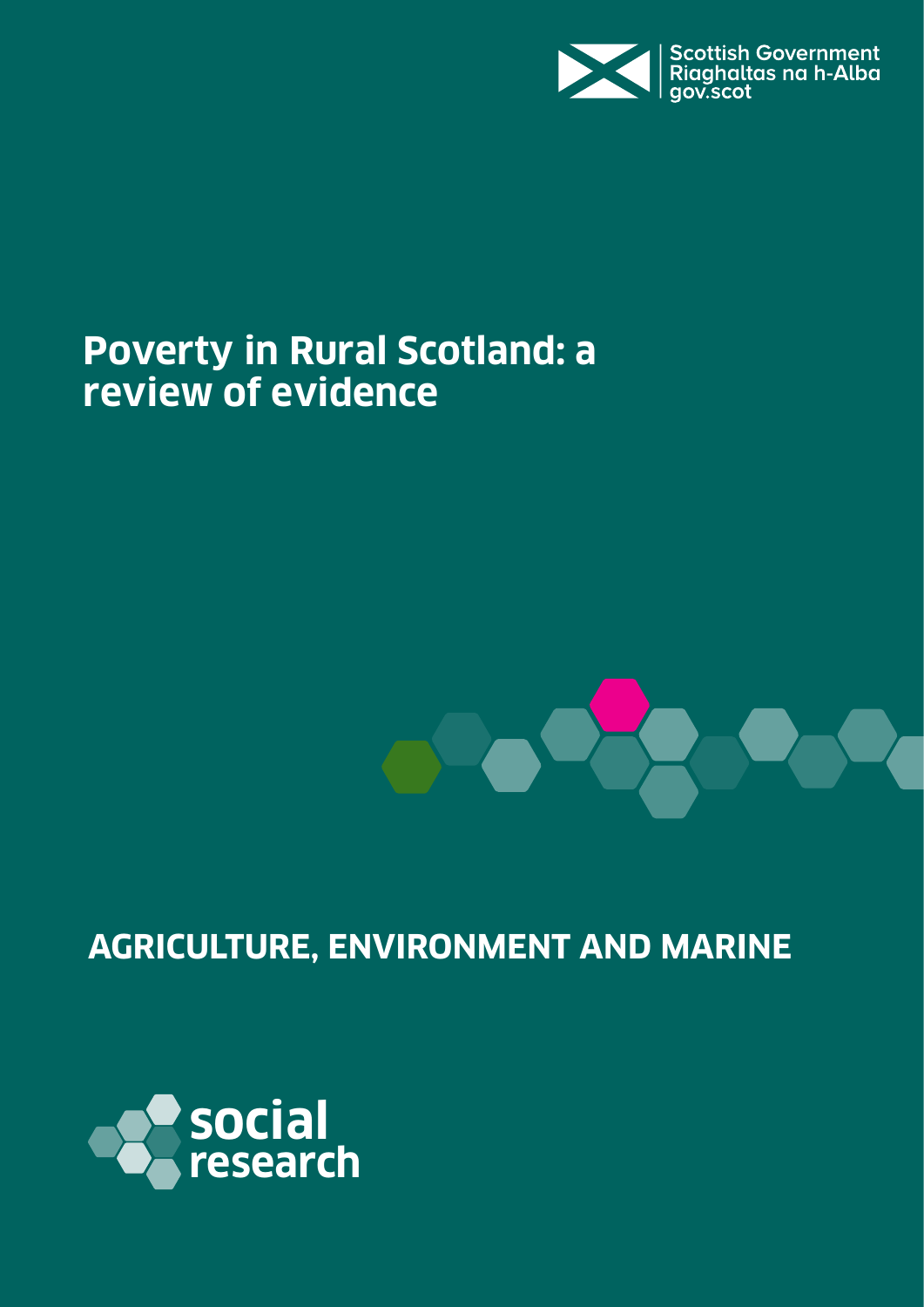## <span id="page-1-0"></span>**Contents**

| 1.             |     |                                                         |  |
|----------------|-----|---------------------------------------------------------|--|
| 2.             |     |                                                         |  |
|                | 2.1 |                                                         |  |
|                | 2.2 | How many children in rural Scotland are in poverty?  11 |  |
|                | 2.3 |                                                         |  |
|                | 2.4 |                                                         |  |
| 3.             |     |                                                         |  |
|                | 3.1 |                                                         |  |
|                | 3.2 |                                                         |  |
|                | 3.3 |                                                         |  |
| 4.             |     |                                                         |  |
|                | 4.1 |                                                         |  |
|                | 4.2 |                                                         |  |
|                | 4.3 |                                                         |  |
|                | 4.4 |                                                         |  |
| 5 <sub>1</sub> |     |                                                         |  |
| 6.             |     |                                                         |  |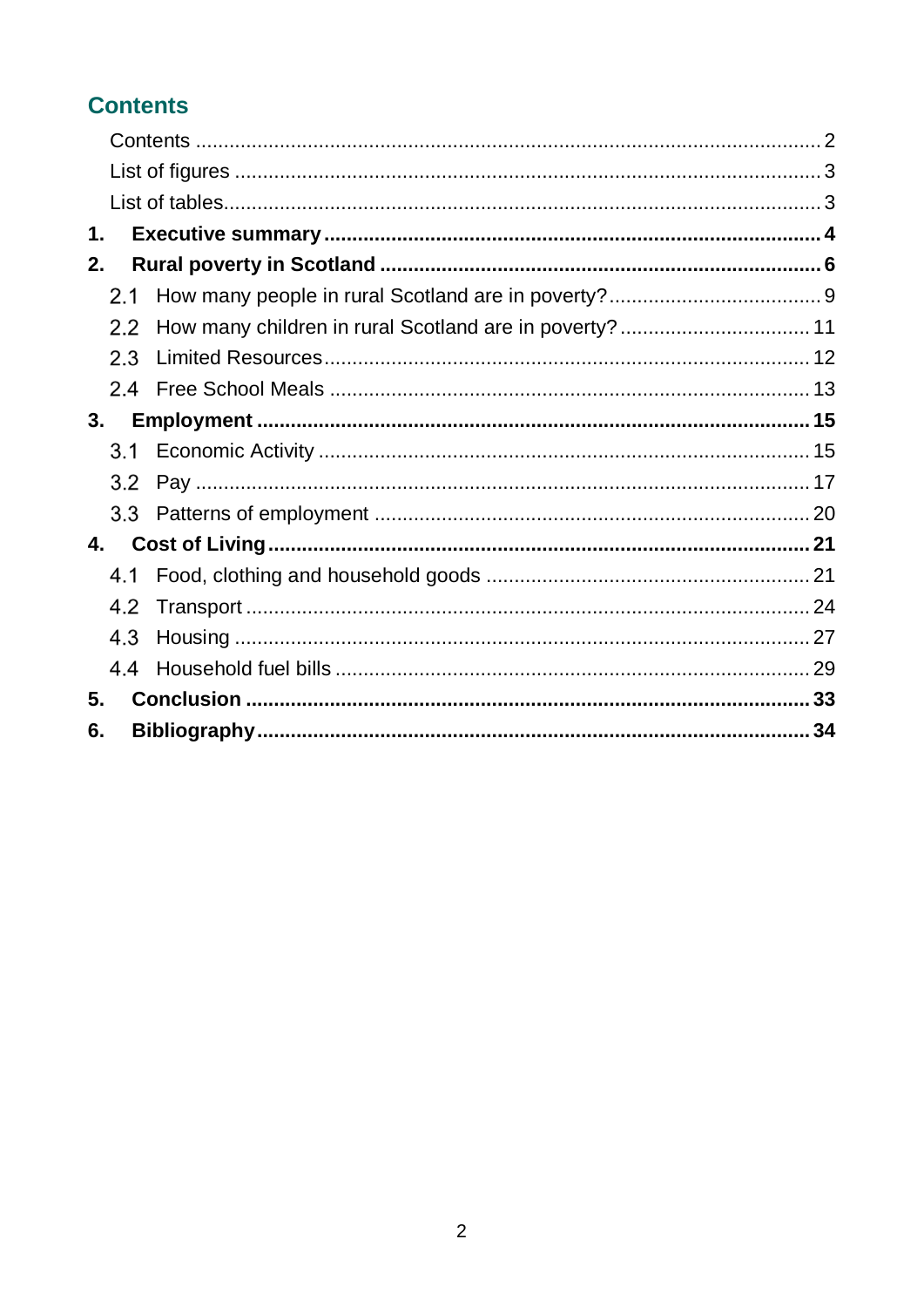## <span id="page-2-0"></span>**List of figures**

| Figure 1: Population by SIMD20 decile and six-fold urban/rural classification11   |  |
|-----------------------------------------------------------------------------------|--|
| Figure 2. P5-S6 pupils registered for Free School Meals (FSM) by six-fold         |  |
|                                                                                   |  |
| Figure 3: Economic activity of population aged 16 to 64 by geographic area, 2019  |  |
|                                                                                   |  |
|                                                                                   |  |
| Figure 5: Residence based median hourly rates of pay by geographic area, 2020 18  |  |
| Figure 6: Total expenditure on fuel for cars per month by geographic area, 201926 |  |
|                                                                                   |  |
|                                                                                   |  |
|                                                                                   |  |
| Figure 10: Households by Fuel Poverty and Income Poverty Status, 2019 32          |  |

## <span id="page-2-1"></span>**List of tables**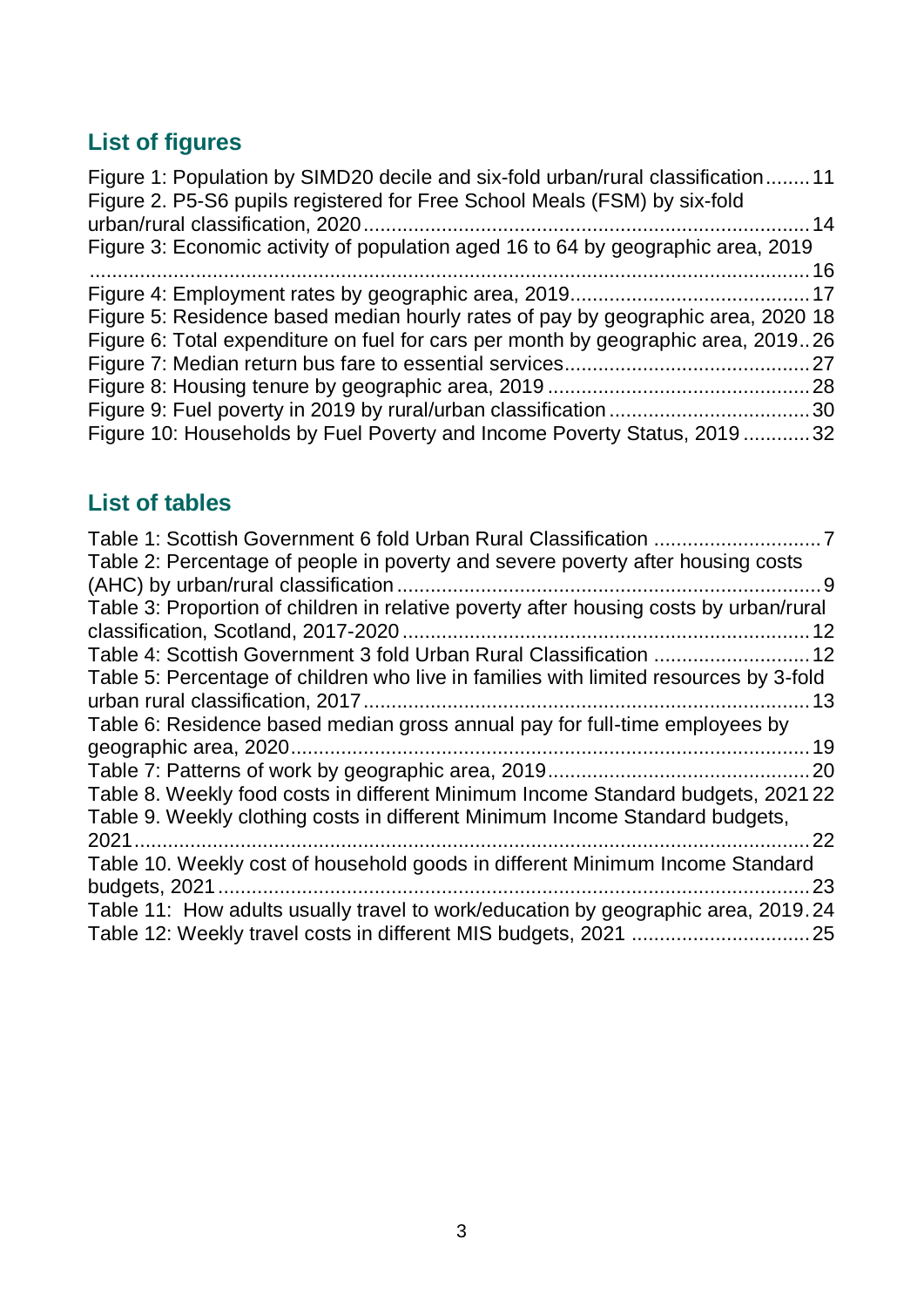# <span id="page-3-0"></span>**1. Executive summary**

This report reviews current evidence and research on rural poverty in Scotland. The Scottish Government's two-fold Urban-Rural classification defines rural areas as settlements of less than 3,000 people.

The main findings are listed below:

- Income-based measures of poverty have found that 15% of people living in rural Scotland (or 170,000 people) are in relative poverty, compared to 20% (850,000) of urban residents. What is more, fewer people living in rural Scotland are living in the most deprived areas in Scotland.
- Child poverty is also lower in rural Scotland. 19% of children living in rural areas are living in relative poverty, compared to 26% of children living in urban areas.
- Fewer children in rural areas are living in families with limited resources, compared to children in urban areas. This is higher in remote rural areas than in accessible rural areas. There are also fewer children registered for free school meals within rural areas.
- The economic activity rate (people employed or looking for work), employment rate and the rate of working-age population that are either employed, in education or training, are all higher in rural areas than in the rest of Scotland.
- The median hourly rate of pay is highest, for both males (£16.19) and females (£16.27), in accessible rural areas but is lowest, however, in remote rural areas (£14.14 for males and £14.29 for females). Similarly, annual pay is lowest for females living in remote rural areas (£27,231) and highest for males living in accessible rural areas (£35,556).
- Part-time hours can contribute to in-work poverty and the highest rate of parttime workers can be found in remote rural areas (28%). Women are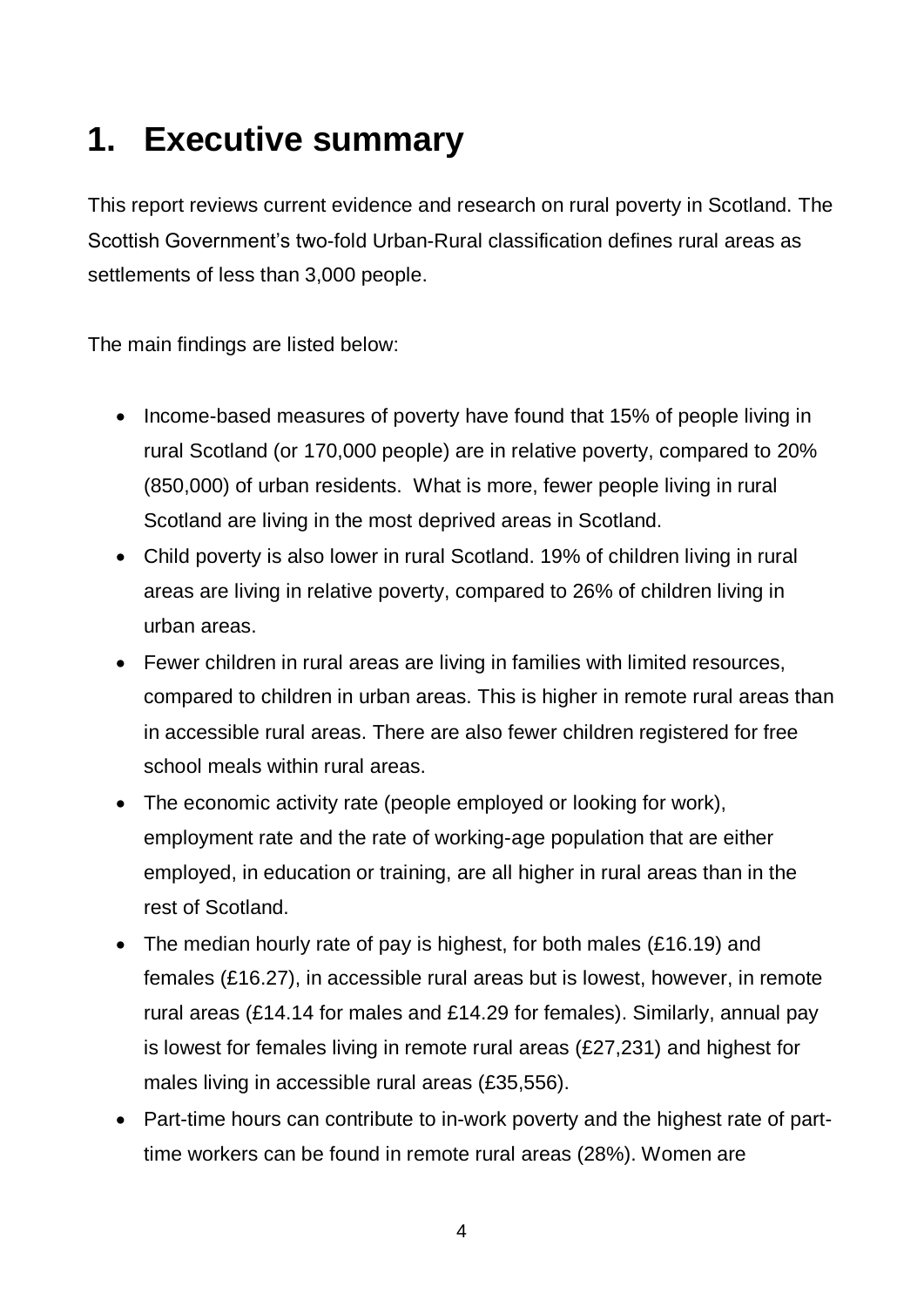considerably more likely than men to work part-time in all areas of Scotland, however, the highest rate is again in remote rural Scotland (46%).

- It is estimated that the cost of living is considerably higher in rural Scotland than it is in urban Scotland. Research has found that the cost of food, clothing, household goods, housing, transport and household fuel bills are higher in rural areas. Households in rural Scotland, therefore, require a higher income to attain the same minimum living standard as those living in urban areas.
- It is estimated that a third of households in remote rural Scotland are in extreme fuel poverty, compared to 11% of households in the rest of Scotland. Rural households are more at risk of fuel poverty as they are more likely to be dependent on alternative, and more expensive fuel types, such as electric storage heating and oil powered-heating; and dwellings tend to be larger and, thus, more expensive to heat in rural areas.

The report concludes by suggesting that, although rates of poverty are lower in rural Scotland, rural poverty may not be easily identifiable within income and deprivation measures as they do not take into account the higher cost of living. Indeed, the evidence suggests that many rural households are at risk of poverty due to their high expenditure on travel and fuel.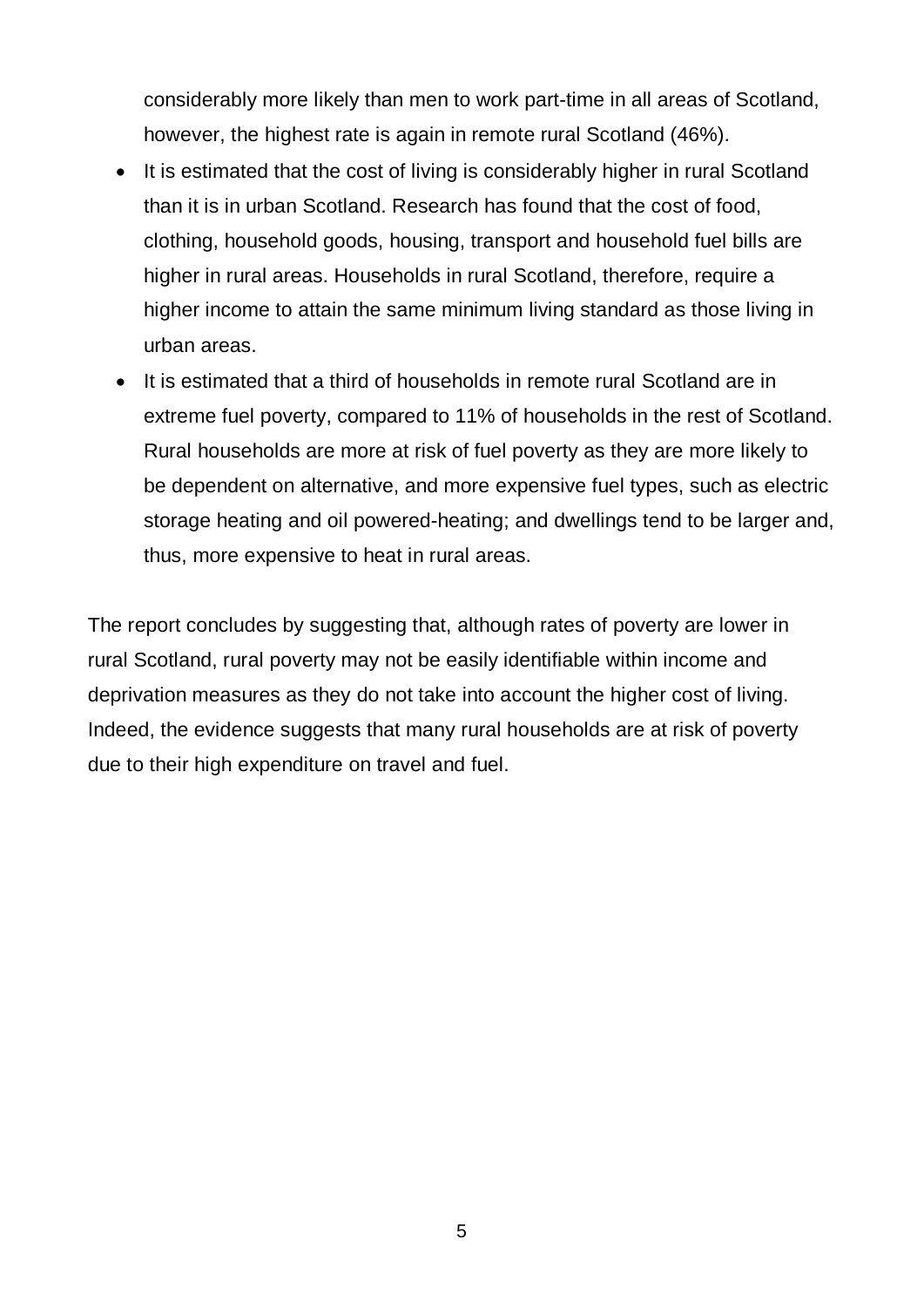# <span id="page-5-0"></span>**2. Rural poverty in Scotland**

### **Summary:**

- 15% of people in rural areas are living in relative poverty and 11% are living in severe poverty.
- Just 2% of people living in remote rural areas, 1% of people living in accessible rural areas and 3% of people living in remote small towns live in Scotland's most deprived areas.
- 19% of children living in rural areas are living in relative poverty.
- 12% of children in accessible rural areas and 13% of children in remote rural areas are living in families with limited resources.
- Fewer pupils in accessible rural and remote rural areas are registered for Free School Meals than in urban areas.
- These indicators of poverty have been criticised for failing to take into account the dispersed nature of rural poverty and the cost of living in rural Scotland.

People in Scotland are typically considered to be living in poverty if their income is below 60% of the UK median income. They may also be said to be experiencing multiple deprivations – that is, a lack of resources and opportunities. Poverty has often been considered an urban issue given that poverty and deprivation are more concentrated in these areas. Rural poverty, thus, tends to be harder to identify in the most commonly used poverty measures which focus on income and areas of deprivation.

Just over 5.4 million people live in Scotland, with over 930,000 of them living in rural areas (Scottish Government, 2021b). The Scottish Government's two-fold Urban-Rural classification (Scottish Government, 2016), defines rural areas as settlements of less than 3,000 people, though there are many other definitions of rurality which complicate the picture. Our most commonly used classification is the 6-fold classification, shown in the table 3 below. Within this rural category, there may be important differences between places closer to, or further from, urban centres, particularly in relation to employment opportunities, transport and cost of living.

6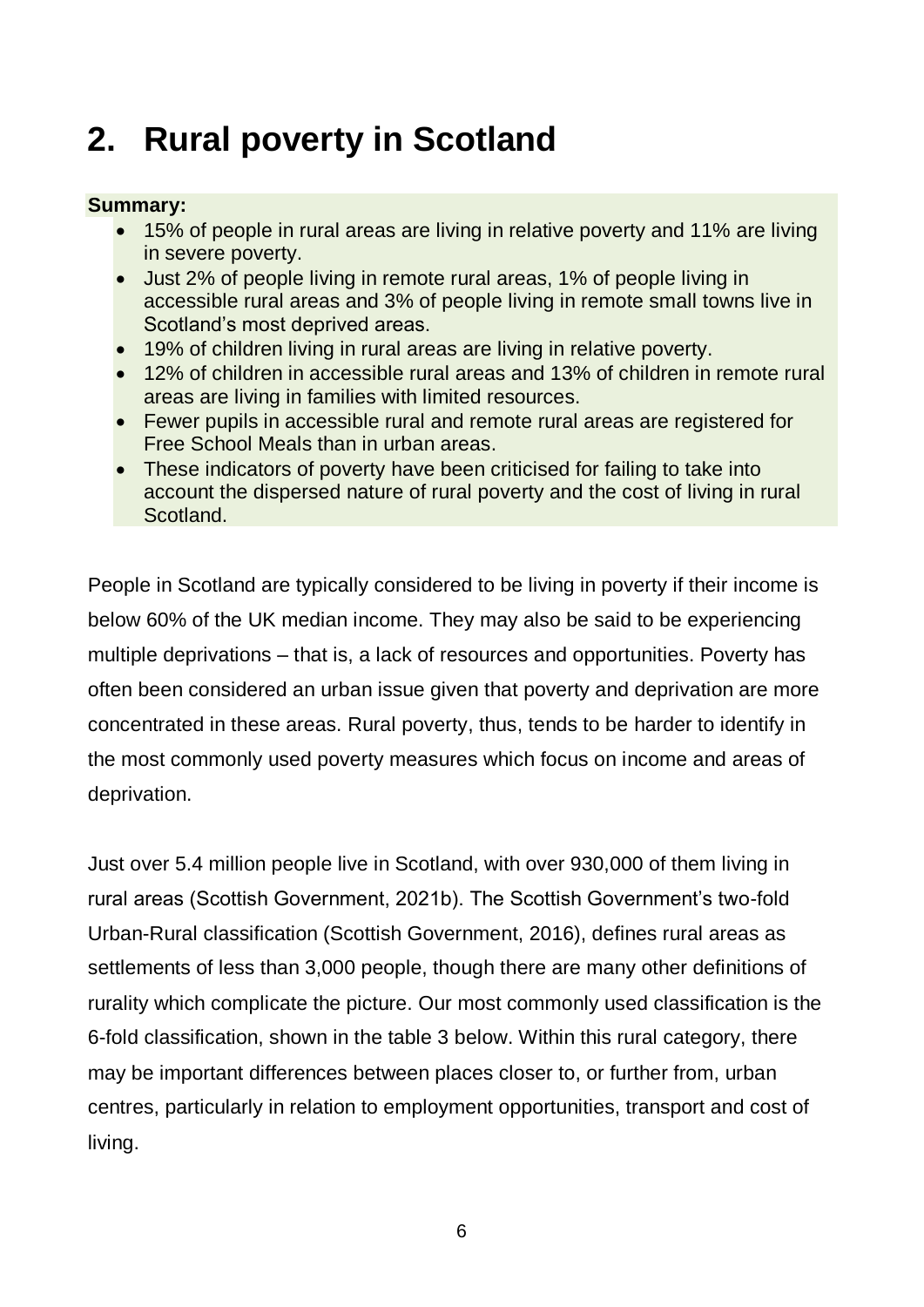This report aims to look beyond the income and deprivation measures which are commonly used to measure poverty and will review the current evidence on rural poverty in Scotland.

| 1 Large Urban<br><b>Areas</b> | Settlements of 125,000 or more people.                                                                                      |  |  |
|-------------------------------|-----------------------------------------------------------------------------------------------------------------------------|--|--|
| 2 Other Urban<br><b>Areas</b> | Settlements of 10,000 to 124,999 people.                                                                                    |  |  |
| 3 Accessible                  | Settlements of 3,000 to 9,999 people and within 30 minutes                                                                  |  |  |
| <b>Small Towns</b>            | drive of a settlement of 10,000 or more.                                                                                    |  |  |
| <b>4 Remote Small</b>         | Settlements of 3,000 to 9,999 people and with a drive time of                                                               |  |  |
| <b>Towns</b>                  | over 30 minutes to a settlement of 10,000 or more.                                                                          |  |  |
| 5 Accessible                  | Areas with a population of less than 3,000 people, and within                                                               |  |  |
| <b>Rural</b>                  | a 30 minute drive time of a settlement of 10,000 or more.                                                                   |  |  |
| <b>6 Remote Rural</b>         | Areas with a population of less than 3,000 people, and with a<br>drive time of over 30 minutes to a settlement of 10,000 or |  |  |
|                               | more.                                                                                                                       |  |  |

<span id="page-6-0"></span>**Table 1: Scottish Government 6 fold Urban Rural Classification**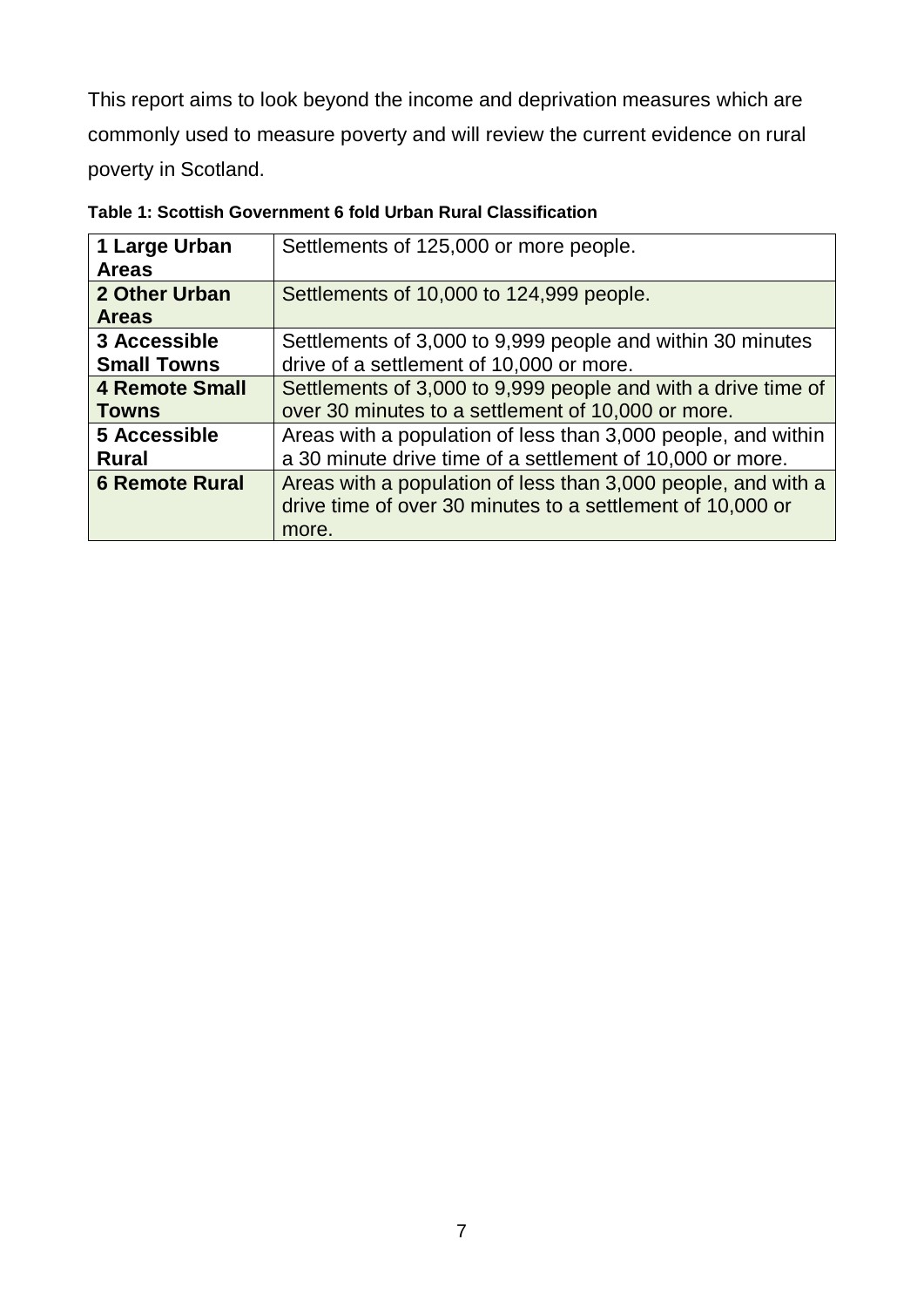### **Image 1. Scottish Government 6-fold Urban Rural Classification 2016**

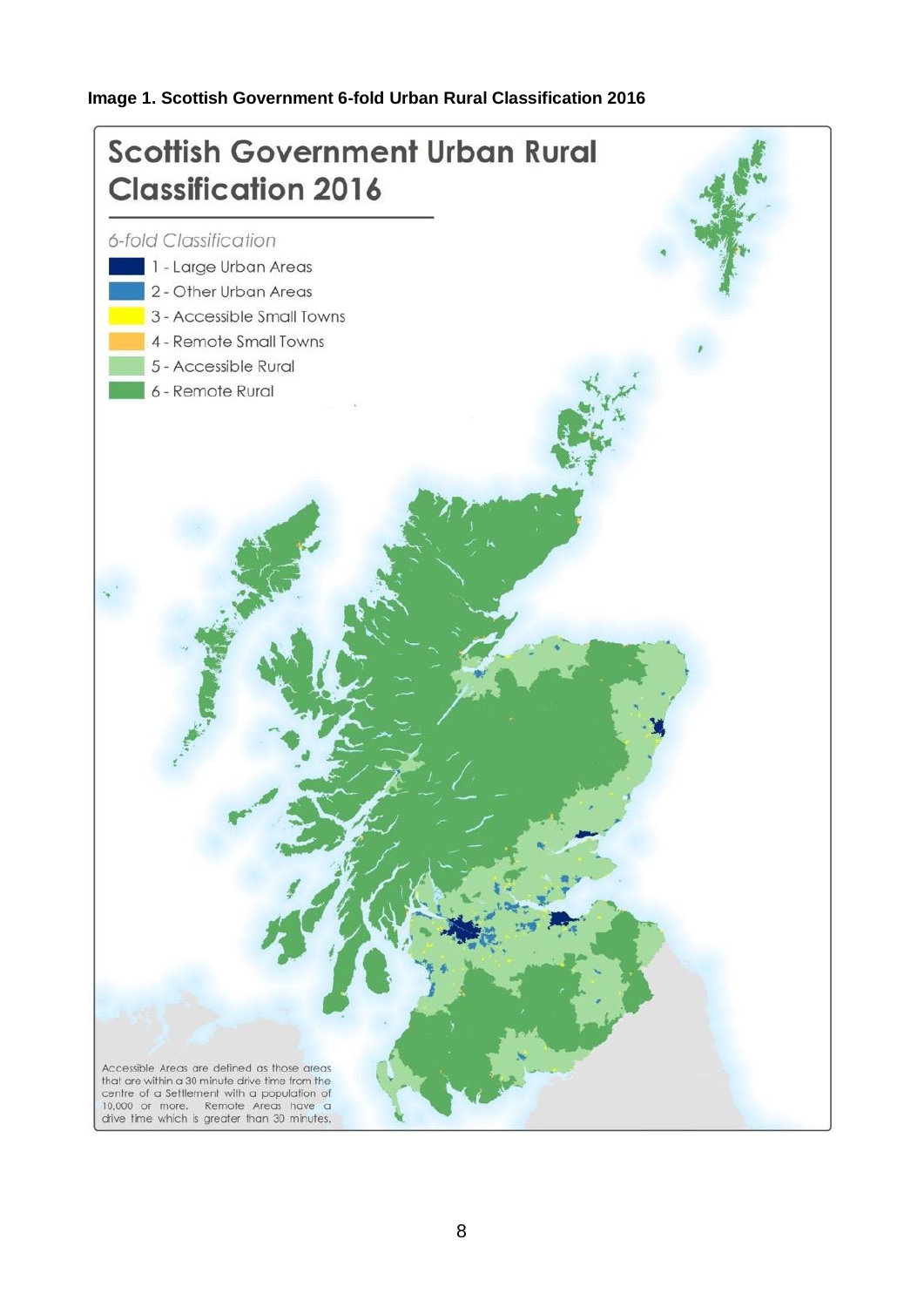#### <span id="page-8-0"></span>**How many people in rural Scotland are in poverty?**  $2.1$

Research indicates that rural areas have lower poverty rates than urban areas. As can be seen in Table 2, 15% of people (170,000) in rural areas were living in relative poverty in the period between 2016/17 and 2018/19, compared to 20% (850,000) of people living in urban areas. A further 11% (130,000) of the rural population were living in severe poverty, compared to 15% (600,000) of the urban population. Nevertheless, the number of people in severe poverty has grown more rapidly between 2006/17-2008/09 and 2016/17-2018/19 in rural areas (increased by 30% in rural areas compared to 11% in urban areas).

<span id="page-8-1"></span>**Table 2: Percentage of people in poverty and severe poverty after housing costs (AHC) by urban/rural classification**

|                                                                | 200<br>6/07<br>200<br>8/09 | 200<br>7/08<br>200<br>9/10 | 200<br>8/09<br>201<br>0/11 | 200<br>9/10<br>201<br>1/12 | 201<br>0/11<br>201<br>2/13 | 201<br>1/12<br>201<br>3/14 | 201<br>2/13<br>201<br>4/15 | 201<br>3/14<br>201<br>5/16 | 201<br>4/15<br>201<br>6/17 | 201<br>5/16<br>201<br>7/18 | 201<br>6/17<br>201<br>8/19 |
|----------------------------------------------------------------|----------------------------|----------------------------|----------------------------|----------------------------|----------------------------|----------------------------|----------------------------|----------------------------|----------------------------|----------------------------|----------------------------|
| People in relative poverty AHC (below 60% of UK median income) |                            |                            |                            |                            |                            |                            |                            |                            |                            |                            |                            |
| All                                                            | 19%                        | 19%                        | 18%                        | 18%                        | 18%                        | 18%                        | 18%                        | 19%                        | 19%                        | 20%                        | 19%                        |
| people                                                         |                            |                            |                            |                            |                            |                            |                            |                            |                            |                            |                            |
| Urban                                                          | 20%                        | 20%                        | 19%                        | 18%                        | 19%                        | 19%                        | 20%                        | 20%                        | 20%                        | 21%                        | 20%                        |
| Rural                                                          | 15%                        | 14%                        | 14%                        | 14%                        | 14%                        | 13%                        | 13%                        | 14%                        | 14%                        | 15%                        | 15%                        |
| People in severe poverty AHC (below 50% of UK median income)   |                            |                            |                            |                            |                            |                            |                            |                            |                            |                            |                            |
| All                                                            | 13%                        | 13%                        | 12%                        | 12%                        | 12%                        | 12%                        | 13%                        | 13%                        | 13%                        | 14%                        | 14%                        |
| people                                                         |                            |                            |                            |                            |                            |                            |                            |                            |                            |                            |                            |
| Urban                                                          | 14%                        | 14%                        | 13%                        | 12%                        | 12%                        | 13%                        | 13%                        | 14%                        | 14%                        | 15%                        | 14%                        |
| Rural                                                          | 9%                         | 10%                        | 9%                         | 9%                         | 9%                         | 9%                         | 9%                         | 9%                         | 10%                        | 11%                        | 11%                        |

Source: Poverty and income inequality statistics, Scottish Government (2020a)

This data uses low income poverty measures. That is, people are said to be living in poverty if their income is below a certain level. The critique of income based measures is twofold. Firstly, 'they measure resources which a household has, not the standard of living which it achieves' (Bailey et al. 2016, 6). Secondly, they do not take into account differences in the cost of living across Scotland and may, therefore, paint a misleading picture of poverty (Bailey et al. 2016). As is discussed in section 4, the cost of living is often higher in rural areas and disposable income will not, therefore, go as far.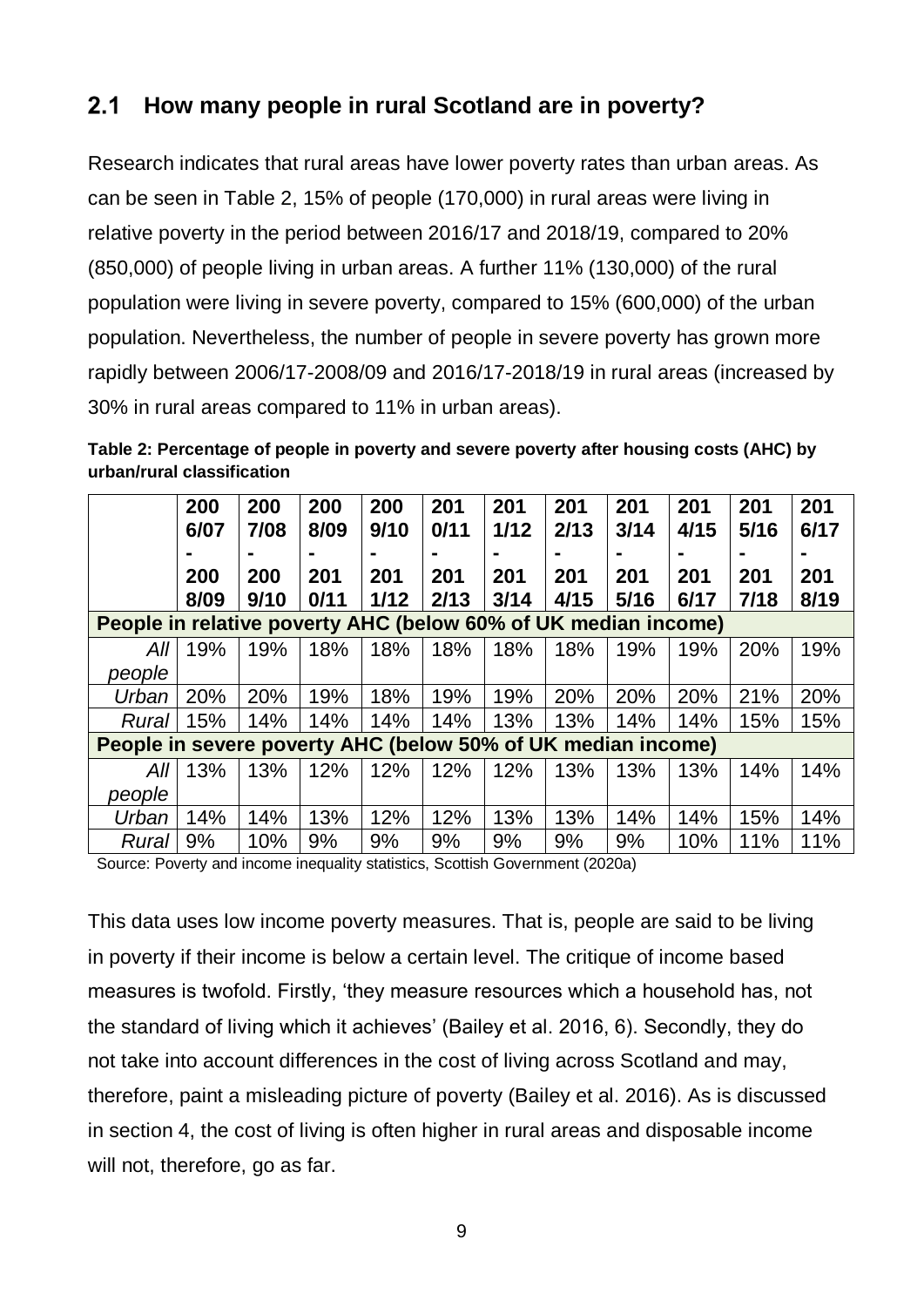An alternative measure of poverty is deprivation. Measures of deprivation differ from measures of income in that they measure standards of living. Deprivation can be considered the outcome of a lack of income and other resources, such as housing, household amenities, education and healthcare. The Scottish Government measures deprivation using the Scottish Index of Multiple Deprivation (SIMD). The SIMD identifies small geographic areas where there are high concentrations of individuals who are experiencing low income and multiple forms of disadvantage. It currently measures seven separate domains: income, employment, health, crime, housing and access to services.

Figure 1 shows the percentage of the population living in SIMD deciles 1-5 (where ten is the least deprived and one is the most deprived) by the Scottish Governments 6 fold Urban Rural Classification (Scottish Government, 2016). The most deprived communities are not evenly spread across Scotland. Just 2% of all people living in remote rural areas, 1% of people living in accessible rural areas and 3% of all people living in remote small towns live in the most deprived decile. In comparison, 6% of all people living in accessible small towns, 11% of all people living in other urban areas and 16% all people living in large urban areas live in the most deprived decile.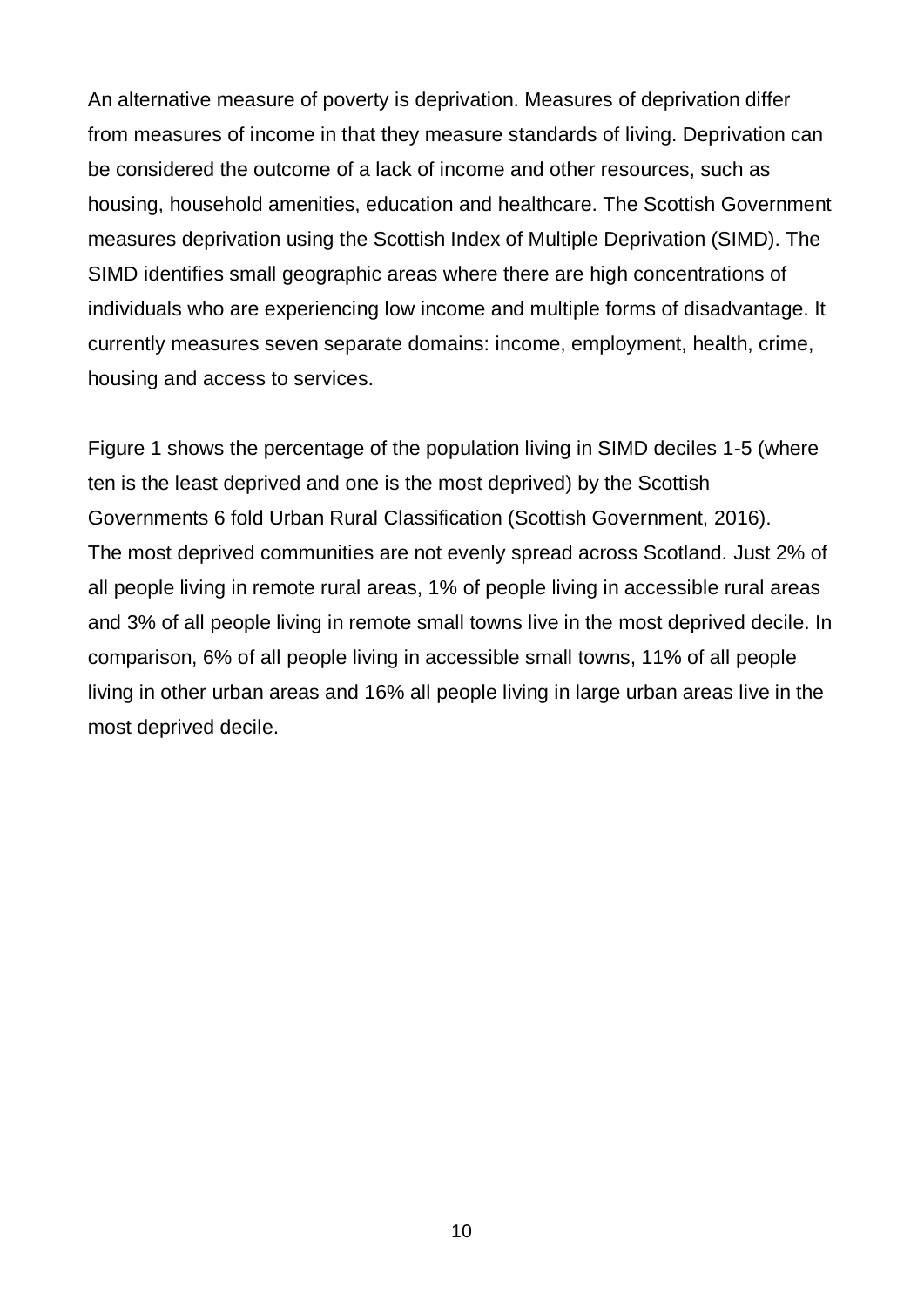

### <span id="page-10-1"></span>**Figure 1: Population by SIMD20 decile and six-fold urban/rural classification**

This indicates that fewer people living in rural areas are living in the most deprived areas. The SIMD has, however, been criticised from a rural perspective. As Bailey et al. (2016, 6) point out, 'place-based measures of deprivation…tend to fail to identify the localised pockets of poverty in rural areas, which are both dispersed (unlike poverty which may be concentrated on urban housing estates for example) and interspersed amongst pockets of wealth'. Rural areas infrequently feature, therefore, in lists of most deprived areas.

#### <span id="page-10-0"></span>**How many children in rural Scotland are in poverty?**  $2.2$

Data shows that rural populations also have lower child poverty rates than urban areas. As can be seen in Table 3, 19% of children living in rural areas were living in relative poverty in the period between 2017-2020, compared to 26% of children living in urban areas. This figure has increased from 16% in the period between 2016-19.

Source: Scottish Index of Multiple Deprivation 2020, Scottish Government (2020b) (using the Scottish Government Urban Rural Classification)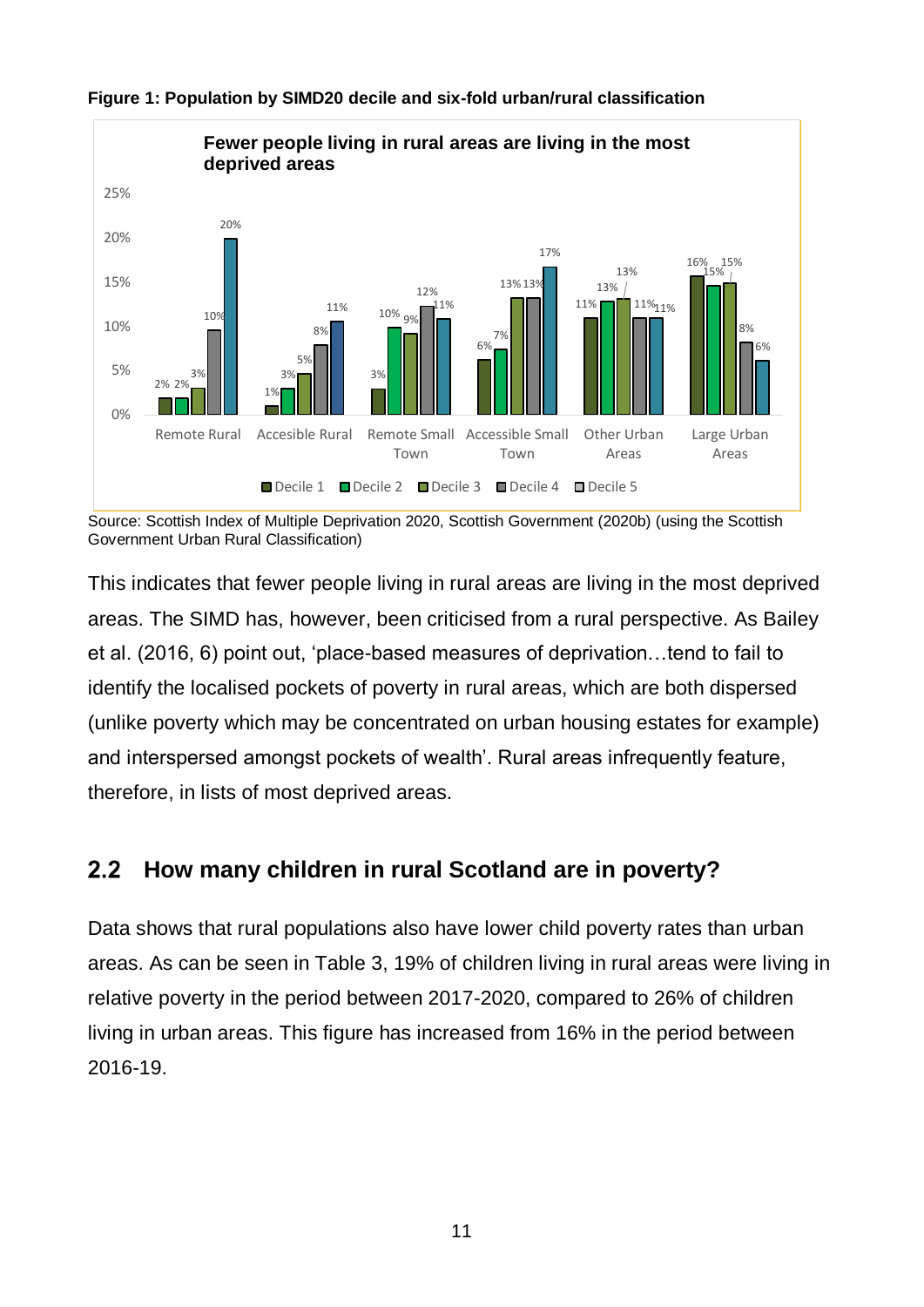<span id="page-11-1"></span>**Table 3: Proportion of children in relative poverty after housing costs by urban/rural classification, Scotland, 2017-2020**

| Children in relative poverty AHC (below<br>60% of UK median income) (2017-2020) |  |  |  |  |  |
|---------------------------------------------------------------------------------|--|--|--|--|--|
| Urban   Rural<br><b>All</b>                                                     |  |  |  |  |  |
| 26%<br>19%<br>24%                                                               |  |  |  |  |  |

Source: Poverty and child poverty data, Scottish Government (2021a)

Again, these figures use low income poverty measures which do not take into account wider deprivation measures.

## <span id="page-11-0"></span>**Limited Resources**

Another way of measuring child poverty is by looking at data of children in Scotland living in families that have "limited resources". The limited resources measure looks at children in families that have both low income and cannot afford three or more out of a list of 22 basic necessities. The list of necessities includes having: a dampfree home; money to cover unexpected expenses and repairs; money to save regularly; enough money to take part in sport and leisure activities; and money to take a holiday away from home at least once a year. Families are defined as being on a low income if the household income is below 70% of the Scottish median income after housing costs (Scottish Government, 2017).

Table 5 shows the percentage of children living in families with limited resources by the Scottish Governments 3 fold Urban Rural Classification (Scottish Government, 2016). The 3 fold classification is set out in Table 4.

<span id="page-11-2"></span>

|          | 1 Rest of Settlements of 3,000 or more people                                  |
|----------|--------------------------------------------------------------------------------|
| Scotland |                                                                                |
|          | 2 Accessible   Areas with a population of less than 3,000 people and within 30 |
|          | Rural   minutes drive of a settlement of 10,000 or more.                       |
|          | 3 Remote   Areas with a population of less than 3,000 people and with a        |
|          | Rural drive time of over 30 minutes to a settlement of 10,000 or more.         |

Table 5 shows that fewer children are living in families with limited resources in rural areas than in urban areas. Indeed, 12% of children in accessible rural areas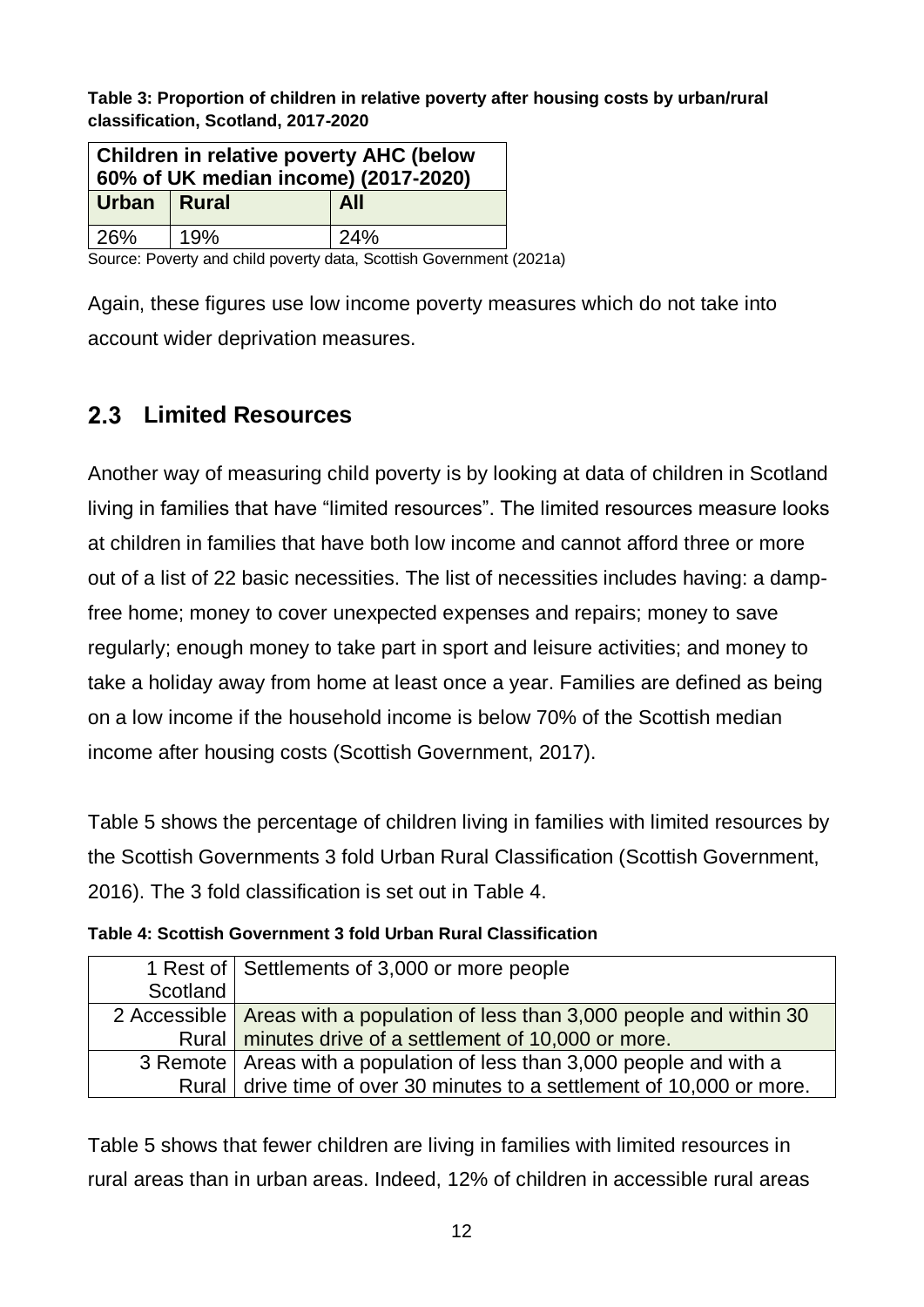and 13% of children in remote rural areas are living in families with limited resources, after housing costs, compared to 20% in urban areas. This again suggests that child poverty is lower in rural Scotland.

<span id="page-12-1"></span>

| Table 5: Percentage of children who live in families with limited resources by 3-fold urban |
|---------------------------------------------------------------------------------------------|
| rural classification, 2017                                                                  |

|                         | Before housing costs % | After housing costs % |
|-------------------------|------------------------|-----------------------|
| <b>Accessible rural</b> | 13.9                   | 12.3                  |
| <b>Remote rural</b>     | 15.8                   | 13.6                  |
| <b>Urban</b>            | 23.1                   | 20.4                  |
| All areas               | 20.4                   | 18.0                  |

Source: Scottish Government (2019b)

### <span id="page-12-0"></span>**Free School Meals**

The number of pupils eligible for free school meals is often used as a proxy for identifying levels of poverty and deprivation within the school setting. This is because, generally, schools in which more pupils are registered for free school meals are situated in areas with higher levels of poverty and deprivation.

Figure 2 shows that fewer pupils in accessible rural and remote rural areas are registered for Free School Meals than in urban areas. Although this indicates that there are lower levels of poverty and deprivation in rural areas, using free school meal entitlement as a measure of deprivation has been criticised. Research by the Child Poverty Action Group (2020) argued that at least two in five school agechildren who live below the UK's poverty line are not entitled to free school meals. This equates to 45,000 children in Scotland. The research suggests that the strict income thresholds for eligibility mean that many families do not receive support, in particular those living in in-work poverty.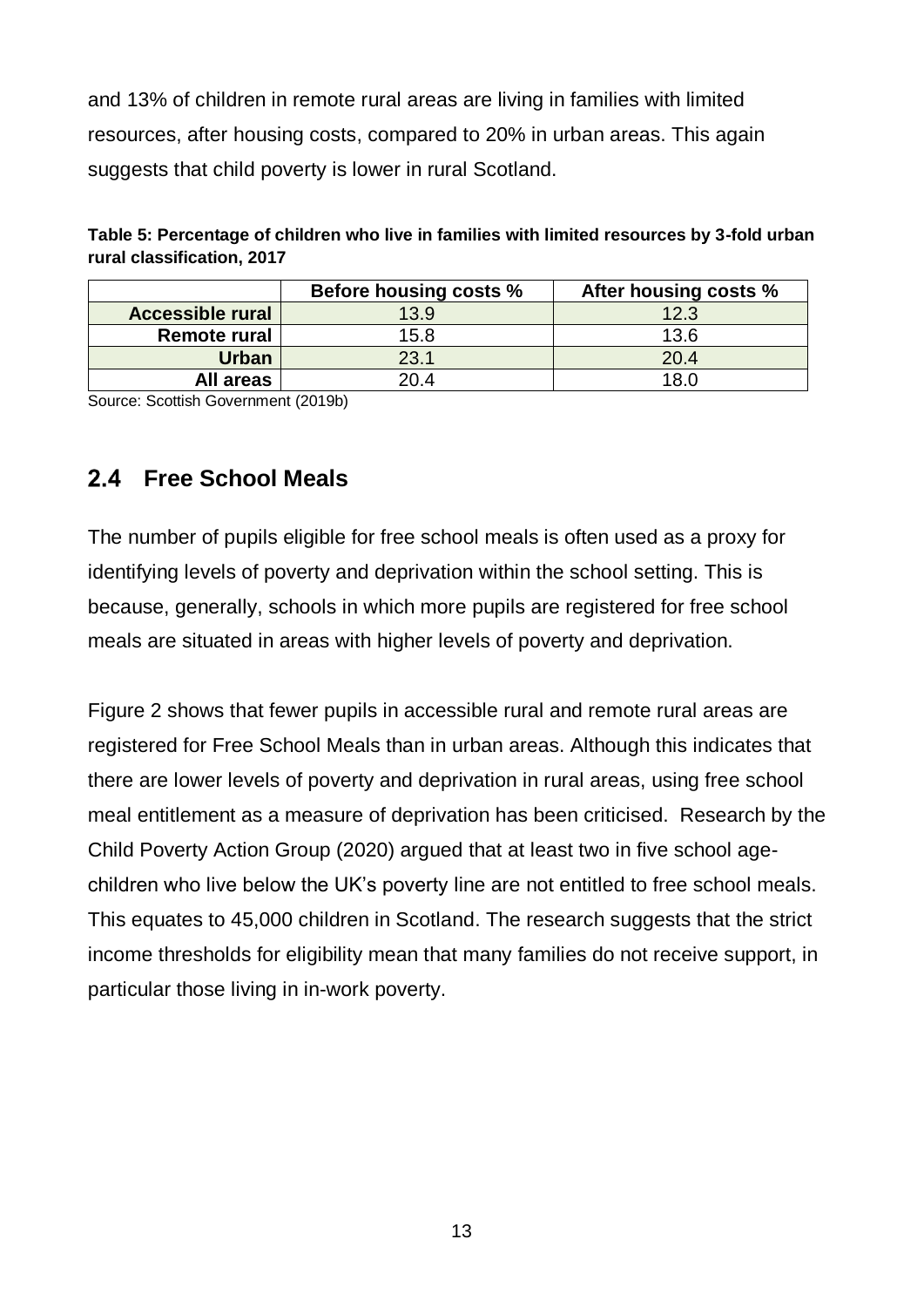

<span id="page-13-0"></span>**Figure 2. P5-S6 pupils registered for Free School Meals (FSM) by six-fold urban/rural classification, 2020**

Source: September 2020 Pupil Census<sup>1</sup>, Scottish Government (2021d) (using the Scottish Government Urban Rural Classification)

 $\overline{a}$  $1$  Only includes pupils based in mainstream local authority schools with the following stages: P5, P6, P7, S1, S2, S3 S4, S5 ,S6. All pupils in P1-P3 receive free school meals under the universal provision. All P4 pupils in Glasgow City, Inverclyde and 10 schools in South Ayrshire recieve FSM under local initiatives to expand eligibility.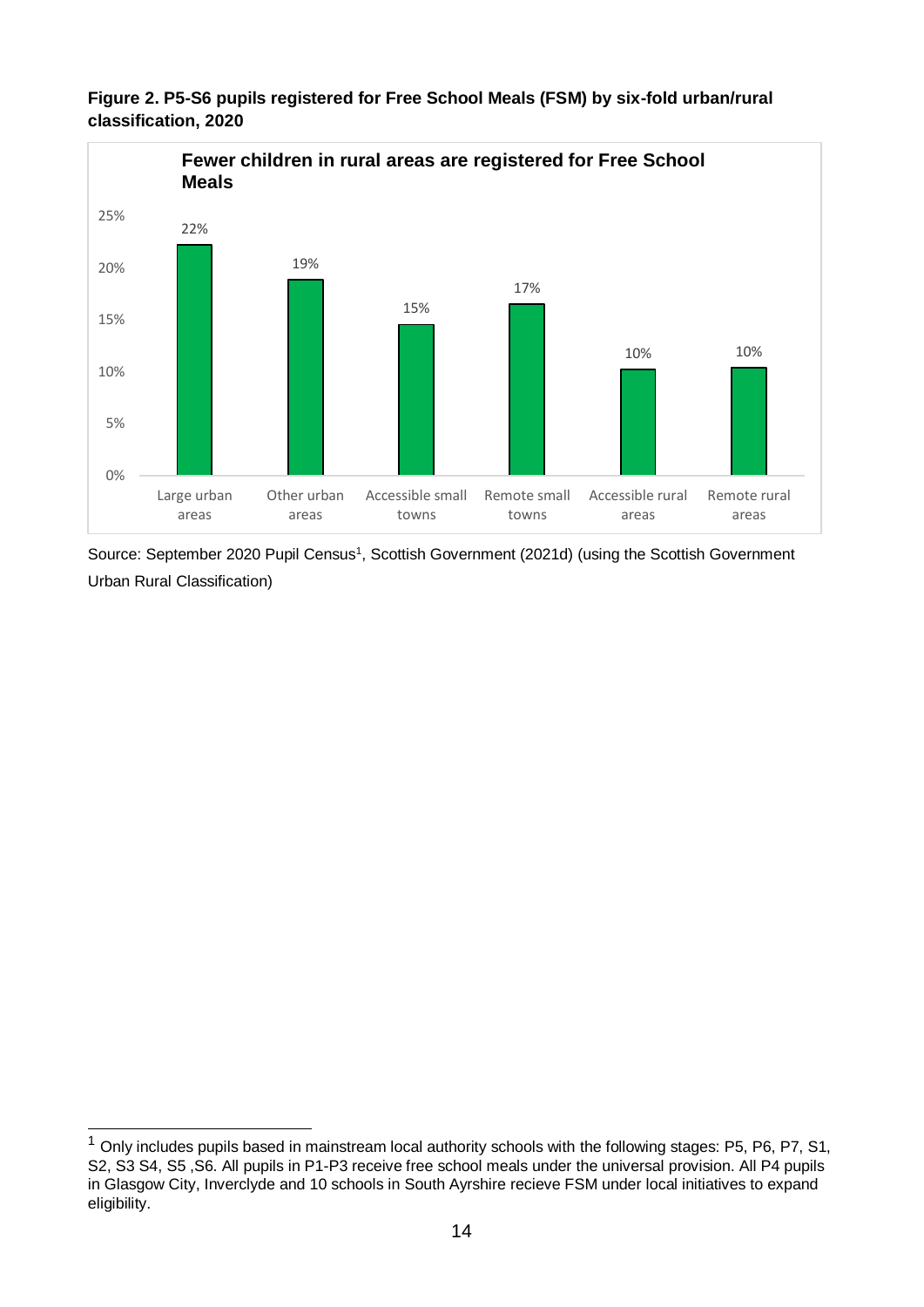# <span id="page-14-0"></span>**3. Employment**

### **Summary:**

- Rates of employment and economic activity are higher in rural Scotland.
- The rate of working-age population that are either employed, in education or training is higher in accessible rural areas and equal to the rest of Scotland in remote rural areas.
- The median hourly rate of pay is highest, for both males and females, in accessible rural areas and lowest in remote rural areas.
- The median gross annual pay is highest for people living in accessible rural areas and lowest for people living in remote rural areas.
- The highest rate of part-time workers can be found in remote rural areas.

There is a strong relationship between unemployment and poverty, both in Scotland and internationally. Poverty rates for households where all adults are in employment are considerably lower than in households where adults are unemployed. Employment, however, does not necessarily lift households out of poverty. The majority (59%) of working-age adults in poverty in Scotland are in 'inwork poverty' – that is, they are living in households with at least one adult in employment. In addition, almost half (47%) of all working-age adults in working poverty were parents of dependent children (Scottish Government, 2019a). Employment data is, therefore, not an infallible measure of poverty but may strengthen our understanding of rural poverty.

#### <span id="page-14-1"></span>**Economic Activity**  $3.1$

Figure 3 shows that rates of employment and economic activity are higher in rural Scotland. The economic activity rate (people employed or looking for work) and employment rate (the number of people employed as a percentage of the total population of working age) are higher in rural areas than in the rest of Scotland. The rate of working-age population that are either employed, in education or training is also higher in accessible rural areas and equal to the rest of Scotland in remote rural areas.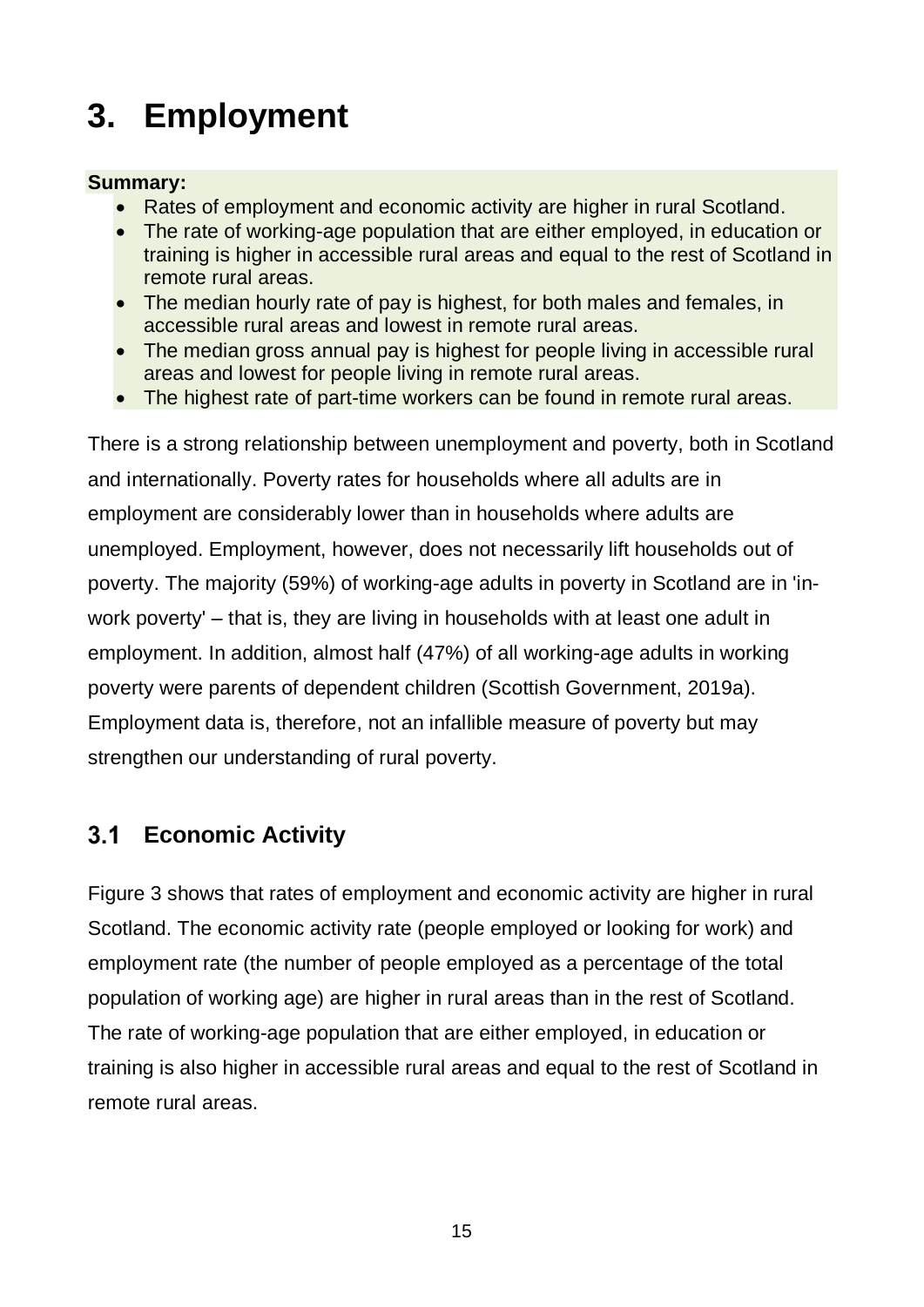

<span id="page-15-0"></span>**Figure 3: Economic activity of population aged 16 to 64 by geographic area, 2019**

Source: Annual Population Survey 2019, Scottish Government (2021b) (using the Scottish Government Urban Rural Classification)

Figure 4 shows that the employment rates are higher for all age groups and genders in rural areas compared to the rest of Scotland. Within rural areas, accessible rural areas have the highest employment rates for all sub-groups, apart from males aged 16 to 64 where the employment rate is higher in remote rural areas.

The highest employment rates in all areas of Scotland are for males aged 16 to 64, with the highest rate being 84% in remote rural areas followed by 83% in accessible rural areas. In the rest of Scotland, the employment rate for males aged 16 to 64 is 77%.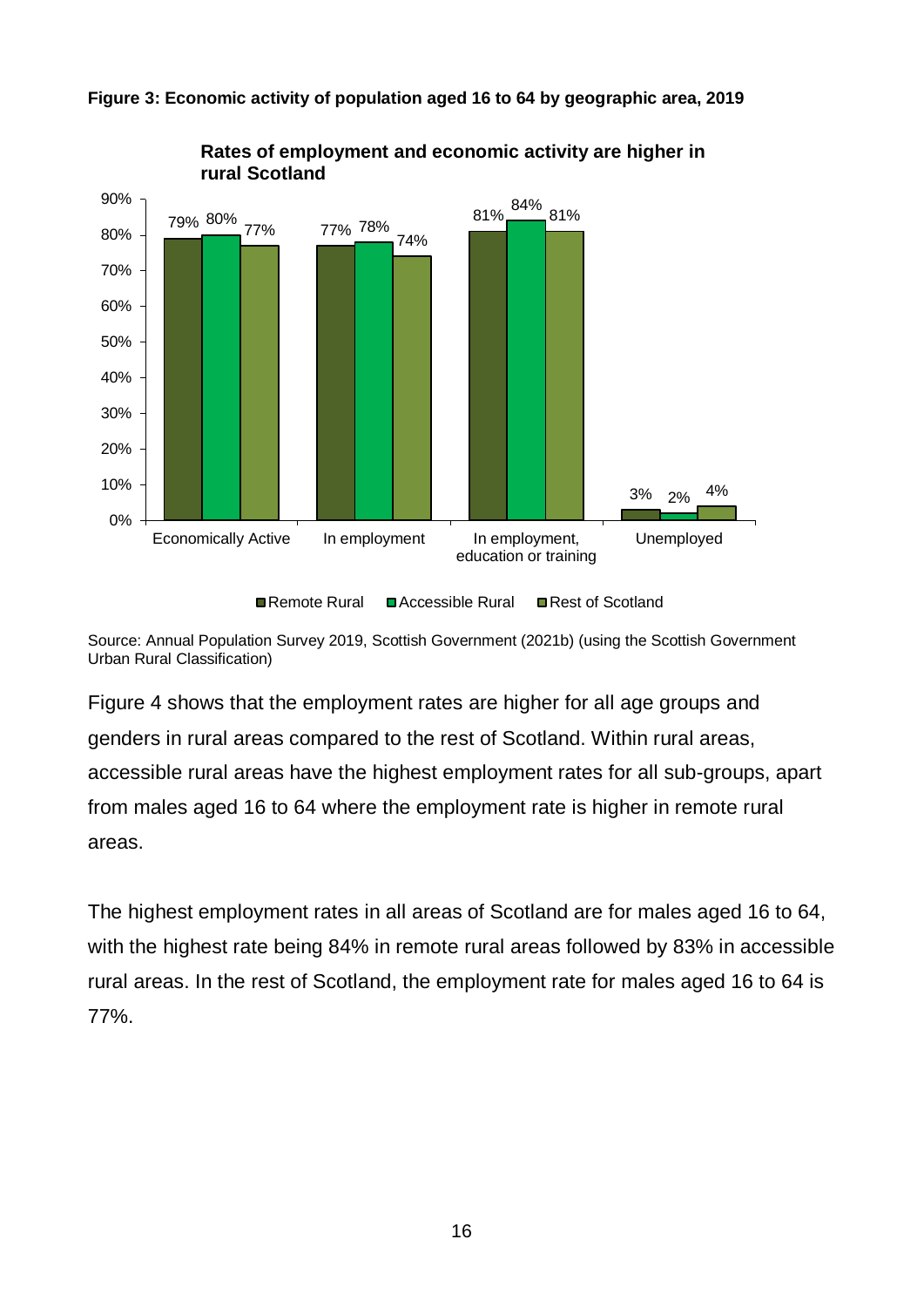

#### <span id="page-16-1"></span>**Figure 4: Employment rates by geographic area, 2019**

Source: Annual Population Survey 2019, Scottish Government (2021b) (using the Scottish Government Urban Rural Classification)

High employment rates do not necessarily suggest that there are lower rates of poverty in rural Scotland. Indeed, factors such as rates of pay and patterns of employment can contribute to in-work poverty.

## <span id="page-16-0"></span>3.2 Pay

Low-paid workers face a higher risk of poverty than workers who are not on a low hourly rate of pay. Among full-time, full-year employees in the UK, those that are lowpaid are twice as likely to be in relative poverty than all employees (Scottish Government, 2019a).

While labour market statistics look at individuals, poverty is generally experienced and measured at a household level. The assumption is that, although individuals are the recipients of earnings, those earnings go into a 'household pot', together with income from a range of other sources. This means that low pay does not always result in poverty. Indeed, in almost 3 in 10 Scottish households in working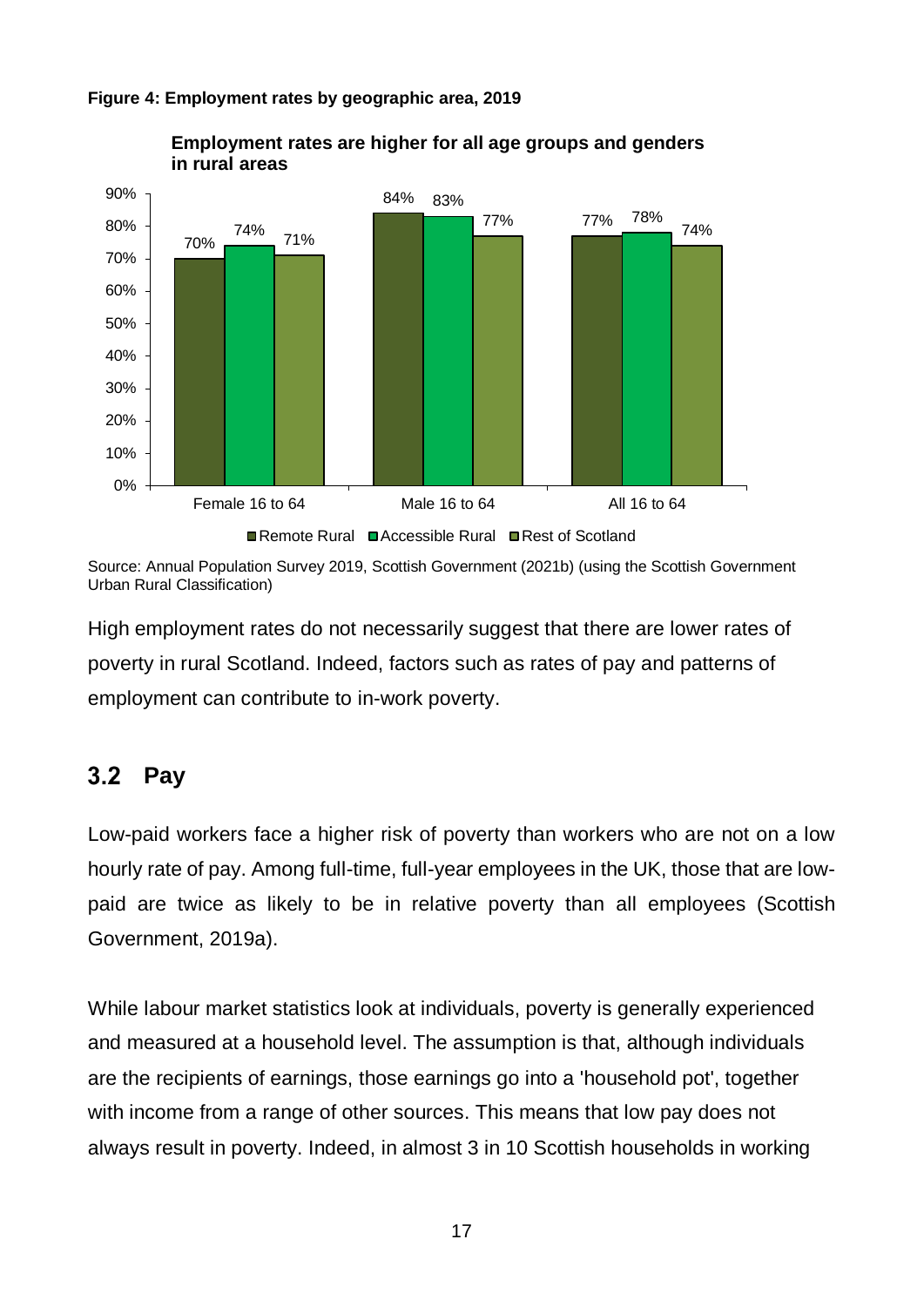poverty, between 2014-2017, no one in paid employment is in low pay (Scottish Government, 2019a).

Similarly, poverty among working families is not always the result of low pay. Around a third of adults in working poverty are not paid below the living wage (Scottish Government, 2019a). For many households, therefore, it is the number of hours of paid work completed by adults in the household that seems to matter. In Scotland, families in part-time employment only and couples where one is in fulltime employment and one is not in employment make up over half of families in working poverty (Scottish Government, 2019a). This makes it difficult to use data on rates of pay to determine the extent of poverty in rural Scotland.

Figure 5 shows the median hourly wage rate for all male and female employees residing in rural and urban areas. The median hourly rate of pay is highest, for both males and females, in accessible rural areas and lowest in remote rural areas.



<span id="page-17-0"></span>

Source: Annual Survey of Hours and Earnings 2020, Scottish Government (2021b) (using the Scottish Government Urban Rural Classification).

Table 6 shows that the median gross annual pay (that is, before tax and other deductions) for all full-time employees is highest for people living in accessible rural areas and lowest for people living in remote rural areas. Annual pay is lowest for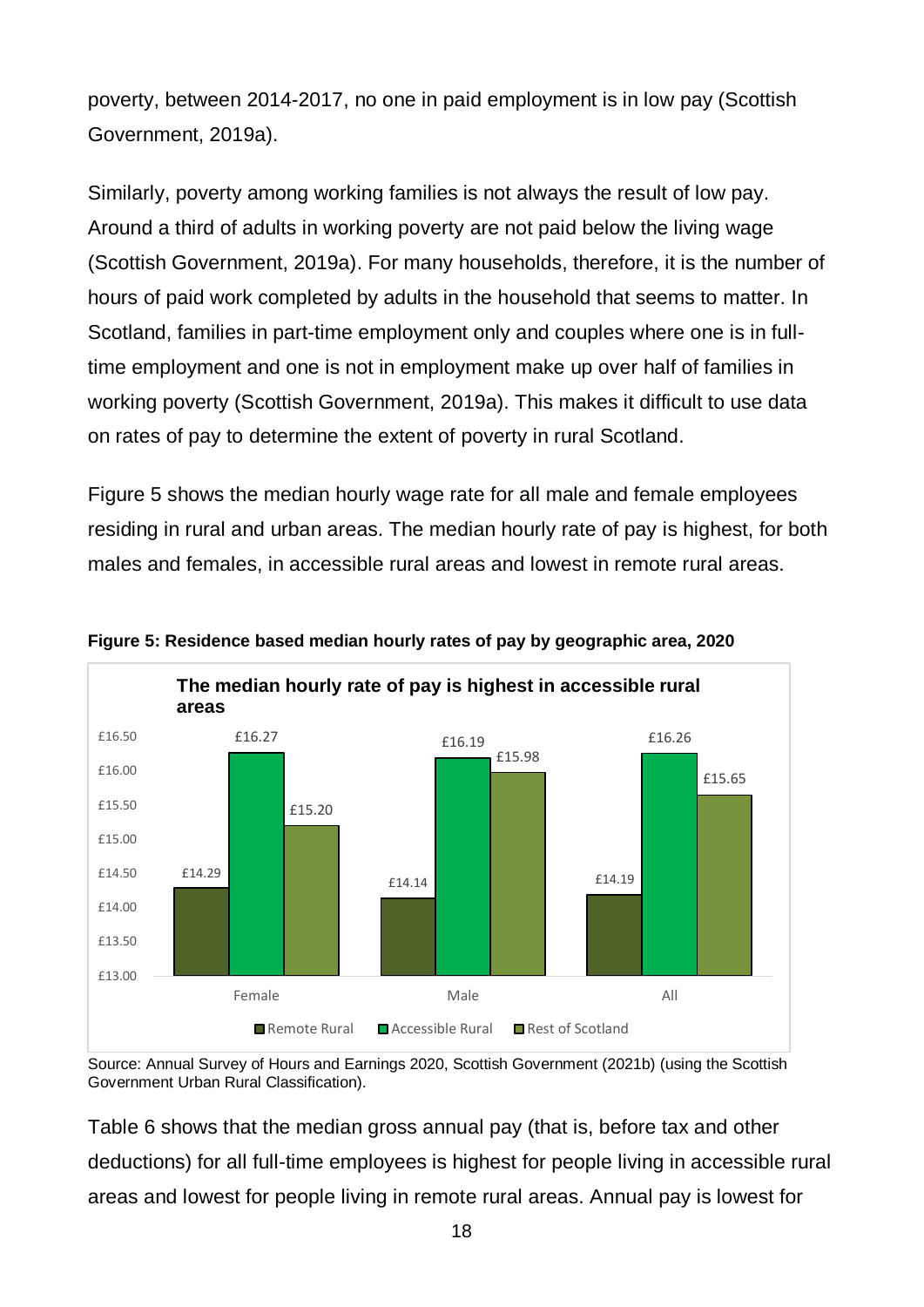females living in remote rural areas and highest for males living in accessible rural

areas.

l

<span id="page-18-0"></span>

| Table 6: Residence based median gross annual pay for full-time employees by geographic |
|----------------------------------------------------------------------------------------|
| area, 2020                                                                             |

|               |              | Remote   Accessible | <b>Rest of</b>  |
|---------------|--------------|---------------------|-----------------|
|               | <b>Rural</b> | <b>Rural</b>        | <b>Scotland</b> |
| <b>Female</b> | £27,231      | £31,678             | £28,405         |
| <b>Male</b>   | £32,021      | £35,556             | £34,044         |
| <b>All</b>    | £29,652      | £34,311             | £31,531         |

Source: Annual Survey of Hours and Earnings 2020, Scottish Government (2021b) (using the Scottish Government Urban Rural Classification).

Research conducted by Atterton et al. (2019), however, shows that the gender pay gap in mainly rural local authorities has declined substantially in recent years, to the point at which women earn more than men in these areas in 2018. The research found that while the gender pay gap in islands and remote rural local authorities was very high in 2016 (20%), it has since declined substantially. Indeed, in 2018 the gender pay gaps in larger cities and urban with substantial rural local authorities (10.0% and 10.3% respectively) were higher than in islands and remote rural  $(4.5%)$  and mainly rural local authorities  $(-1.9%)^2$ .

These findings are generally positive for rural Scotland, however, the report is unable to explain why the rural pay gap is declining. Though the study explored some of the potential reasons for the decline – for example, differences in hours

- **Urban with Substantial Rural:** North Lanarkshire, Fife, South Lanarkshire, West Lothian, Renfrewshire, Falkirk, East Renfrewshire, Inverclyde, West Dunbartonshire, Midlothian, North Ayrshire, East Dunbartonshire and Stirling
- **Mainly Rural**: East Ayrshire, Aberdeenshire, Clackmannanshire, East Lothian, South Ayrshire, Moray, Angus, Perth and Kinross, Highland, Dumfries and Galloway and Scottish Borders.
- **Islands and Remote Rural**: Argyll and Bute, Shetland Islands, Orkney Islands and Na h-Eileanan Siar.

 $2$  This research uses the fourfold RESAS classification (Scottish Government, 2018) which distinguishes local authorities according to their level of rurality based on key variables, such as population size and age, access to services in the least and the most deprived areas and broadband connectivity. It categorises Scotland's 32 local authorities into four groups:

<sup>•</sup> **Larger Cities:** Glasgow, Edinburgh, Aberdeen and Dundee Cities;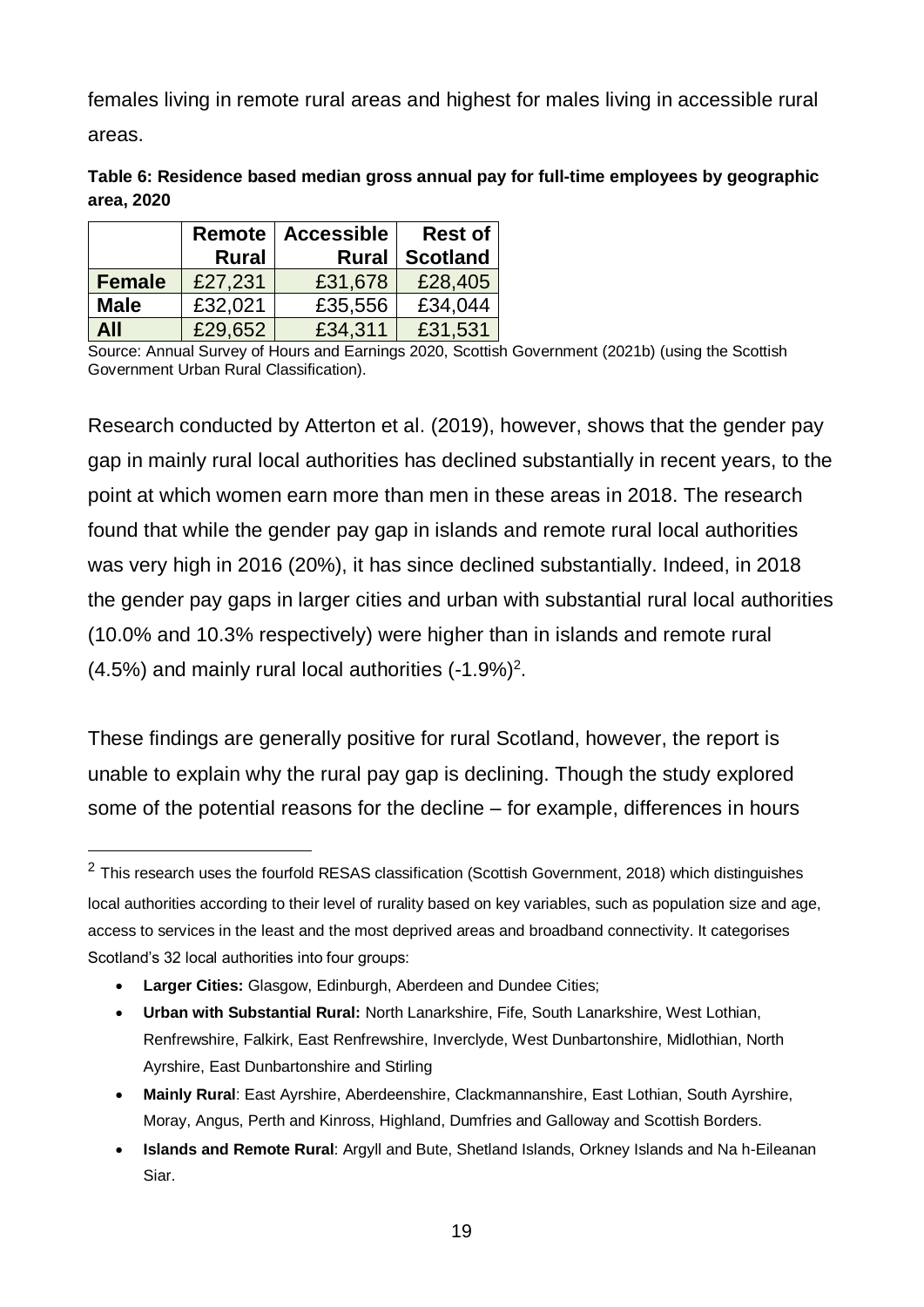worked, employment rates, distribution of women across occupational groups and industrial sectors in different geographies - none were considered major factors.

#### <span id="page-19-0"></span>**Patterns of employment**  $3.3$

Low-paid workers are more likely to work part-time (33% - working less than 30 hours per week), compared to all workers (20%). Additionally, low-paid workers who are in poverty are more likely to work part time (41%) than all workers in low pay (Scottish Government, 2019a). As can be seen in Table 7, the highest rate of part-time workers can be found in remote rural areas (28%). Women are considerably more likely than men to work part-time in all areas of Scotland, however, the highest rate is again in rural Scotland (46%).

|                                     | Remote<br><b>Rural</b> | <b>Accessible</b><br><b>Rural</b> | <b>Rest of</b><br><b>Scotland</b> |
|-------------------------------------|------------------------|-----------------------------------|-----------------------------------|
| Percentage of employed males who    |                        |                                   |                                   |
| are:                                |                        |                                   |                                   |
| Self-employed                       | 29%                    | 19%                               | 14%                               |
| Working part time in main job       | 12%                    | 12%                               | 13%                               |
| With a second job                   | 6%                     | 3%                                | 3%                                |
| Homeworkers                         | 10%                    | 9%                                | 3%                                |
|                                     |                        |                                   |                                   |
| Percentage of employed females who  |                        |                                   |                                   |
| are:                                |                        |                                   |                                   |
| Self-employed                       | 16%                    | 15%                               | 8%                                |
| Working part time in main job       | 46%                    | 46%                               | 40%                               |
| With a second job                   | 10%                    | 5%                                | 4%                                |
| <b>Homeworkers</b>                  | 12%                    | 10%                               | 4%                                |
|                                     |                        |                                   |                                   |
| Percentage of all employed who are: |                        |                                   |                                   |
| Self-employed                       | 23%                    | 17%                               | 11%                               |
| Working part time in main job       | 28%                    | 28%                               | 26%                               |
| With a second job                   | 8%                     | 4%                                | 3%                                |
| <b>Homeworkers</b>                  | 11%                    | 9%                                | 4%                                |

<span id="page-19-1"></span>

| Table 7: Patterns of work by geographic area, 2019 |  |
|----------------------------------------------------|--|

Source: Annual Population Survey 2019, Scottish Government (2021b) (using the Scottish Government Urban Rural Classification)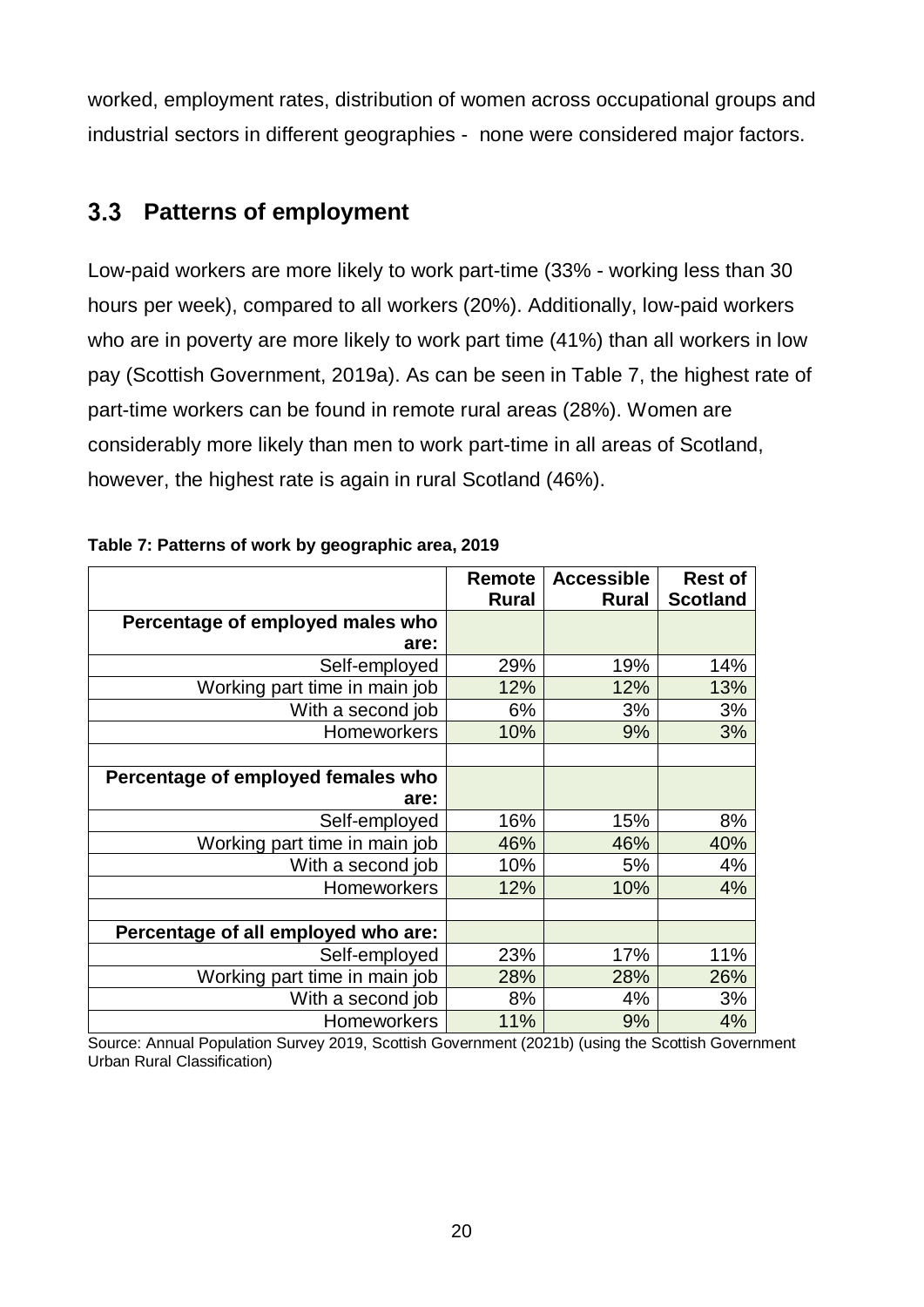# <span id="page-20-0"></span>**4. Cost of Living**

### **Summary:**

- Weekly food, clothing and household goods costs are higher in the islands and remote rural Scotland, compared to urban areas in the UK.
- Individuals in remote rural areas pay substantially higher prices for home delivery than individuals in urban areas.
- Travel is the greatest source of additional costs for residents of remote rural Scotland and can add over £50 a week to costs for rural households.
- Residents in rural Scotland are more likely than those in the rest of Scotland to spend over £100 per month on fuel for their cars.
- A third of households in remote rural areas are classed as 'extreme fuel poor', compared to only 12% in accessible rural areas and 11% in the rest of Scotland.

A Scottish Government (2021e) report estimates that the minimum cost of living in remote rural Scotland is between 15% and 30% higher than urban parts of the UK. The research suggests that this is on account of significant additional costs, such as food, clothing, household goods and holidays. The cost of travel, however, was identified as the dominant extra cost. It is likely, therefore, that households in remote rural Scotland require a higher income to attain the same minimum living standard as those living elsewhere in the UK.

#### <span id="page-20-1"></span>**Food, clothing and household goods** 4.1

The report (Scottish Government, 2021e) found that weekly food costs are up to 13% more for island communities and up to 4% higher in remote rural Scotland, compared to urban areas in the UK. While the cost of food is not significantly higher in rural and island supermarkets, at local community stores, costs were 44% higher on the mainland and 27% higher on islands than the equivalent in a supermarket.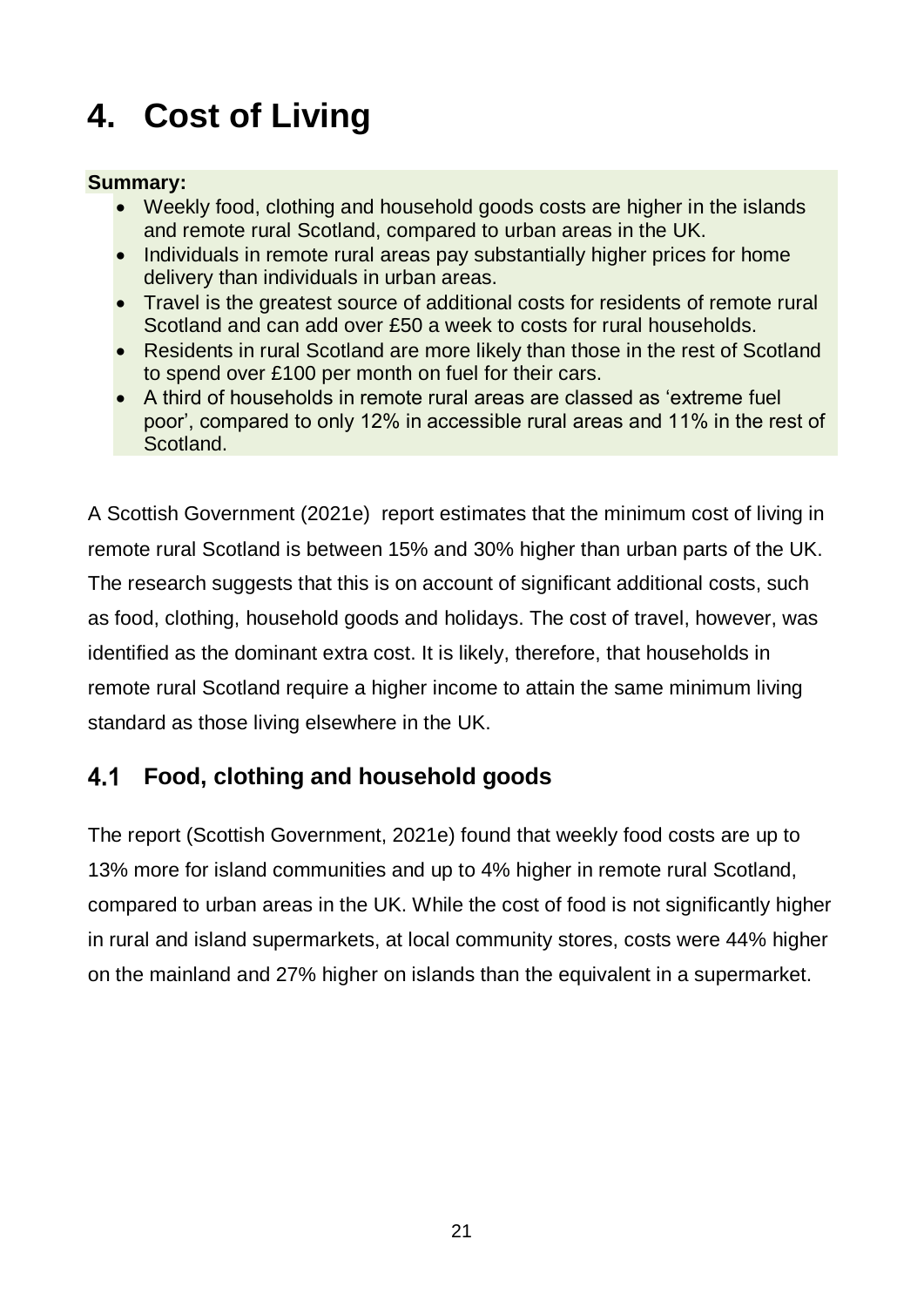|                              | <b>Urban</b><br><b>UK</b> | <b>Remote</b><br>rural<br>mainlan<br>d | $\frac{0}{0}$<br>differenc<br>e to<br>urban UK | <b>Island</b> | $\frac{0}{0}$<br>differenc<br>e to<br>urban UK |
|------------------------------|---------------------------|----------------------------------------|------------------------------------------------|---------------|------------------------------------------------|
| Couple $+2$                  | £112.43                   | £117.08                                | 4%                                             | £126.70       | 13%                                            |
| <b>Working age</b><br>single | £49.69                    | £50.60                                 | 2%                                             | £52.06        | 5%                                             |
| <b>Working age</b><br>couple | £83.13                    | £84.64                                 | 2%                                             | £87.06        | 5%                                             |
| <b>Pensioner</b><br>single   | £47.10                    | £48.30                                 | 3%                                             | £51.97        | 10%                                            |
| <b>Pensioner</b><br>couple   | £75.25                    | £77.04                                 | 2%                                             | £79.57        | 6%                                             |

<span id="page-21-0"></span>**Table 8. Weekly food costs in different Minimum Income Standard budgets, 2021**

Source: The cost of remoteness. Additional minimum living costs in remote rural Scotland, Scottish Government (2021e) (using the Scottish Government Urban Rural Classification)

Weekly clothing (see Table 9) costs were also estimated to be higher in rural and islands areas, ranging from between 18% (remote rural) and 34% (islands) higher for pensioner couples and between 10% (remote rural) and 12% (islands) higher for families with children. For household goods (see Table 10), costs are again significantly higher in islands (between 10% and 22%) than in remote rural areas on the mainland (between 4% and 10%). The single biggest source of these differences are the higher costs of larger items bought locally.

|                              | <b>Urban</b><br><b>UK</b> | <b>Remote</b><br>rural<br>mainlan<br>d | $\frac{0}{0}$<br>difference<br>to urban<br><b>UK</b> | <b>Island</b> | $\frac{0}{0}$<br>difference<br>to urban<br>UK |
|------------------------------|---------------------------|----------------------------------------|------------------------------------------------------|---------------|-----------------------------------------------|
| Couple + 2                   | £44.66                    | £49.26                                 | 10%                                                  | £50.20        | 12%                                           |
| <b>Working age</b><br>single | £7.99                     | £9.07                                  | 14%                                                  | £10.63        | 33%                                           |
| <b>Working age</b><br>couple | £15.98                    | £18.14                                 | 14%                                                  | £21.25        | 33%                                           |
| <b>Pensioner</b><br>single   | £6.99                     | £8.24                                  | 18%                                                  | £9.34         | 34%                                           |
| <b>Pensioner</b><br>couple   | £13.98                    | £16.47                                 | 18%                                                  | £18.67        | 34%                                           |

<span id="page-21-1"></span>**Table 9. Weekly clothing costs in different Minimum Income Standard budgets, 2021**

Source: The cost of remoteness. Additional minimum living costs in remote rural Scotland, Scottish Government (2021e) (using the Scottish Government Urban Rural Classification)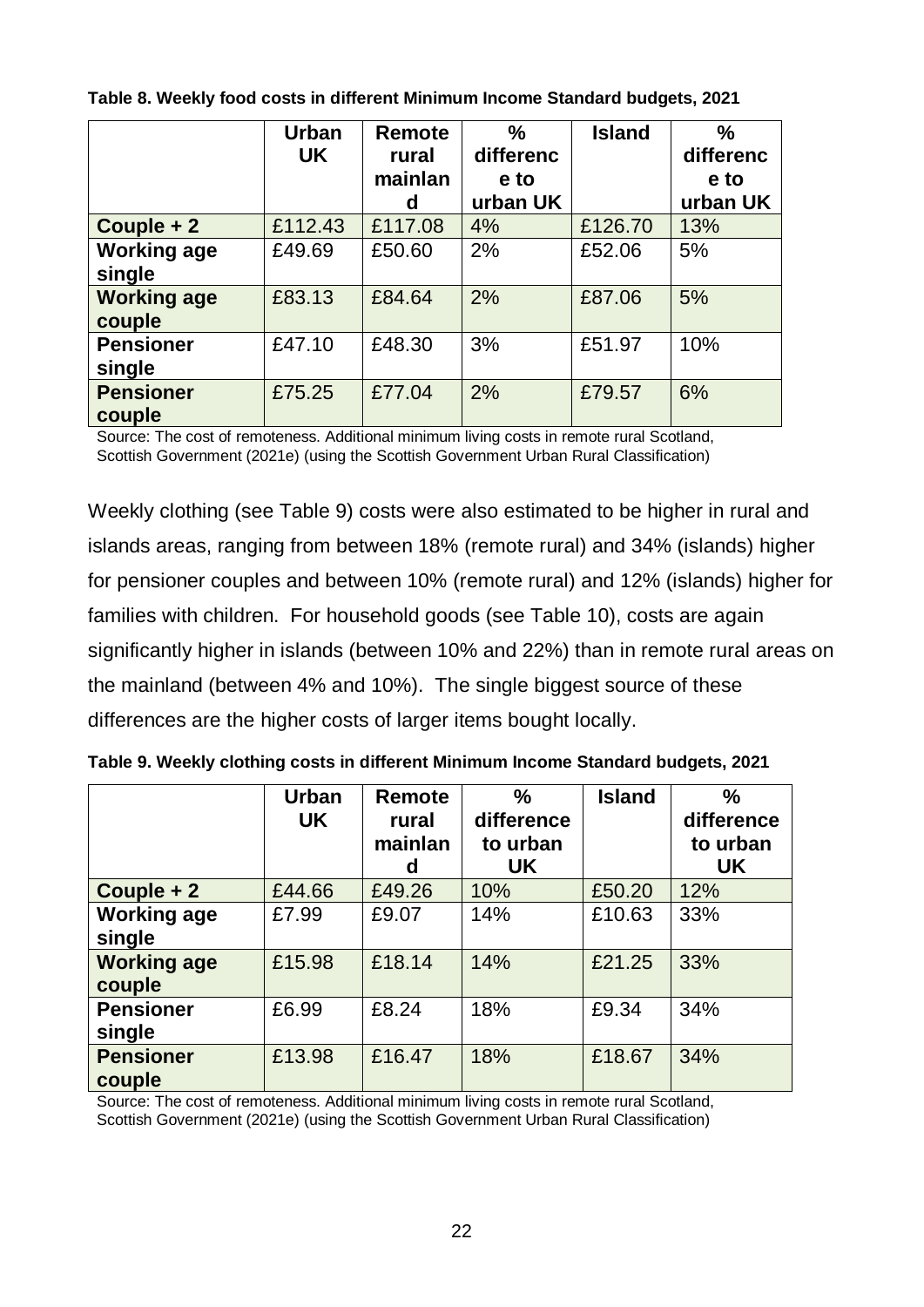This is often exacerbated by significantly higher delivery costs to rural and remote areas. Research published by Citizens Advice Scotland (2015) suggests that rural consumers often find that they are excluded from home delivery options or face high delivery surcharges. A Scottish Government (2020d) report found that individuals in remote rural areas pay substantially higher prices than individuals in urban areas. The most prominent differences in prices and delivery probability are for next-day door-to-door deliveries where the price for islands is almost double than in the rest of the country and 75% more expensive in remote rural Scotland. According to the findings, the Highlands and Islands face the highest delivery prices on average among all regions and the lowest delivery probability. Similarly, surcharges are concentrated in the councils of Moray, Argyll and Bute, Highland, Na h-Eileanan Siar, Orkney Islands and Shetland Islands. More recently, Scottish Government (2021e) research found that delivery costs were most significant for island pensioners, for whom they added around £3 a week on average to household budgets.

<span id="page-22-0"></span>

|      | Table 10. Weekly cost of household goods in different Minimum Income Standard budgets, |  |  |
|------|----------------------------------------------------------------------------------------|--|--|
| 2021 |                                                                                        |  |  |

|                              | <b>Urban</b><br><b>UK</b> | <b>Remote</b><br>rural<br>mainlan<br>d | $\frac{0}{0}$<br>difference<br>to urban<br>UK | <b>Island</b> | $\frac{0}{0}$<br>difference<br>to urban<br>UK |
|------------------------------|---------------------------|----------------------------------------|-----------------------------------------------|---------------|-----------------------------------------------|
| Couple + 2                   | £27.56                    | £28.64                                 | 4%                                            | £30.34        | 10%                                           |
| <b>Working age</b><br>single | £10.05                    | £11.07                                 | 10%                                           | £12.25        | 22%                                           |
| <b>Working age</b><br>couple | £12.22                    | £13.46                                 | 10%                                           | £14.89        | 22%                                           |
| <b>Pensioner</b><br>single   | £15.39                    | £16.39                                 | 7%                                            | £18.04        | 17%                                           |
| <b>Pensioner</b><br>couple   | £17.55                    | £18.69                                 | 7%                                            | £20.58        | 17%                                           |

Source: The cost of remoteness. Additional minimum living costs in remote rural Scotland, Scottish Government (2021e) (using the Scottish Government Urban Rural Classification)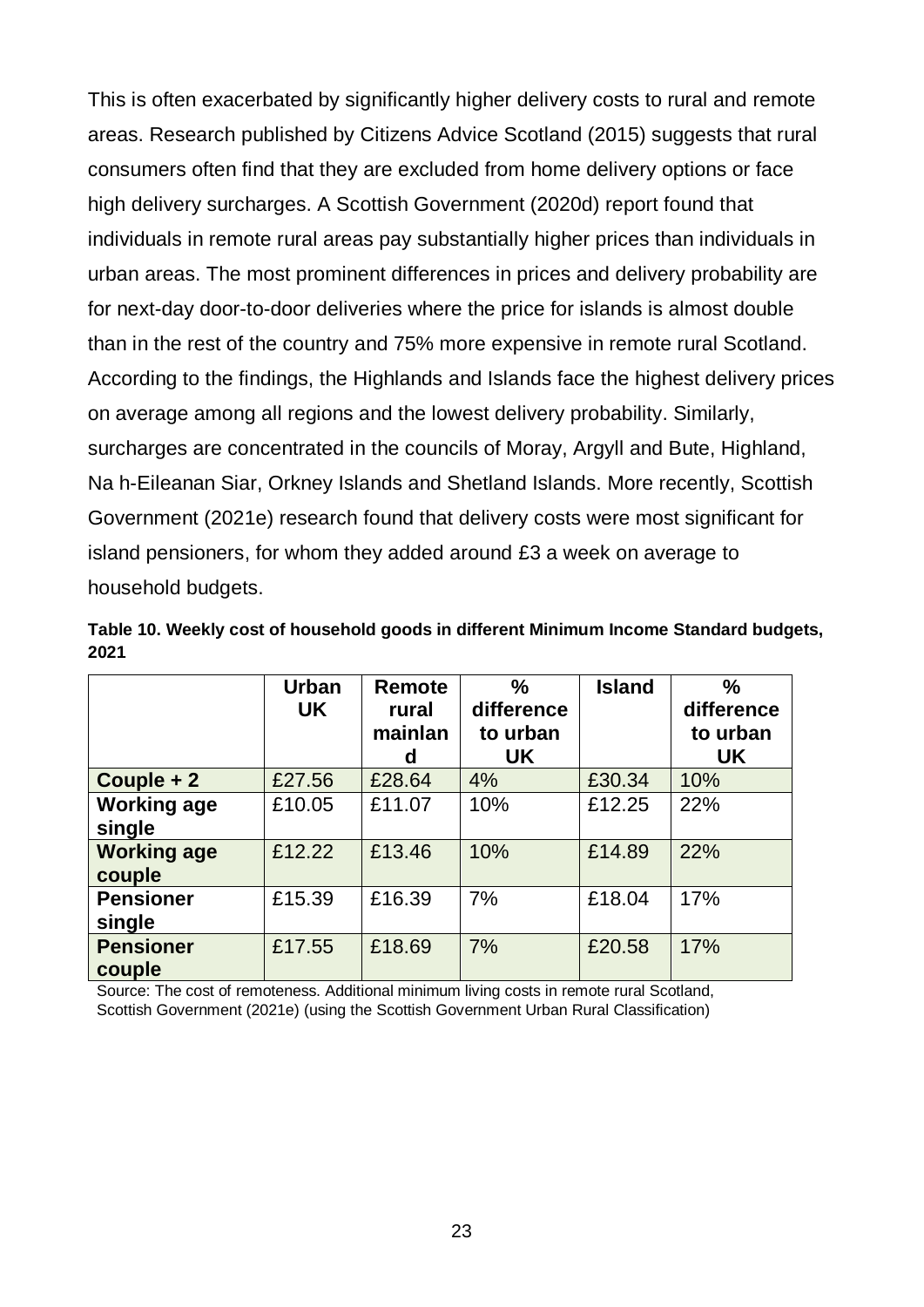#### <span id="page-23-0"></span>**Transport**  $4.2$

As can be seen in Table 11, adults in remote rural (75%) and accessible rural areas (82%) are more likely to drive to their place of work or education than adults in the rest of Scotland (60%).

|                                | <b>Remote</b><br><b>Rural</b> | <b>Accessible</b><br><b>Rural</b> | <b>Rest of</b><br><b>Scotland</b> |
|--------------------------------|-------------------------------|-----------------------------------|-----------------------------------|
| <b>Walking</b>                 | 14%                           | 6%                                | 13%                               |
| Driver of a car or van         | 75%                           | 82%                               | 60%                               |
| Passenger in a car or van      | 3%                            | 4%                                | 5%                                |
| <b>Bicycle</b>                 | 1%                            | 1%                                | 3%                                |
| <b>Bus (ordinary or works)</b> | 3%                            | 2%                                | 11%                               |
| Rail                           | 1%                            | 4%                                | 6%                                |
| <b>Other</b>                   | 2%                            | 2%                                | 2%                                |

<span id="page-23-1"></span>**Table 11: How adults usually travel to work/education by geographic area, 2019**

Source: Scottish Household Survey 2019, Scottish Government (2021b) (using the Scottish Government Urban Rural Classification)

Evidence suggests that transport costs are much higher in rural areas, particularly for working-age households. A Scottish Government (2021e) report found that travel is by far the greatest source of additional costs for residents of remote rural Scotland. Greater travel distances (especially for work, but also for shopping leisure/holidays and accessing services), the greater need to own at least one car and higher fuel costs, can add over £50 a week to costs for rural households. As can be seen in Table 12, weekly travel costs are estimated to be up to 251% higher for pensioners living in remote rural areas on the mainland.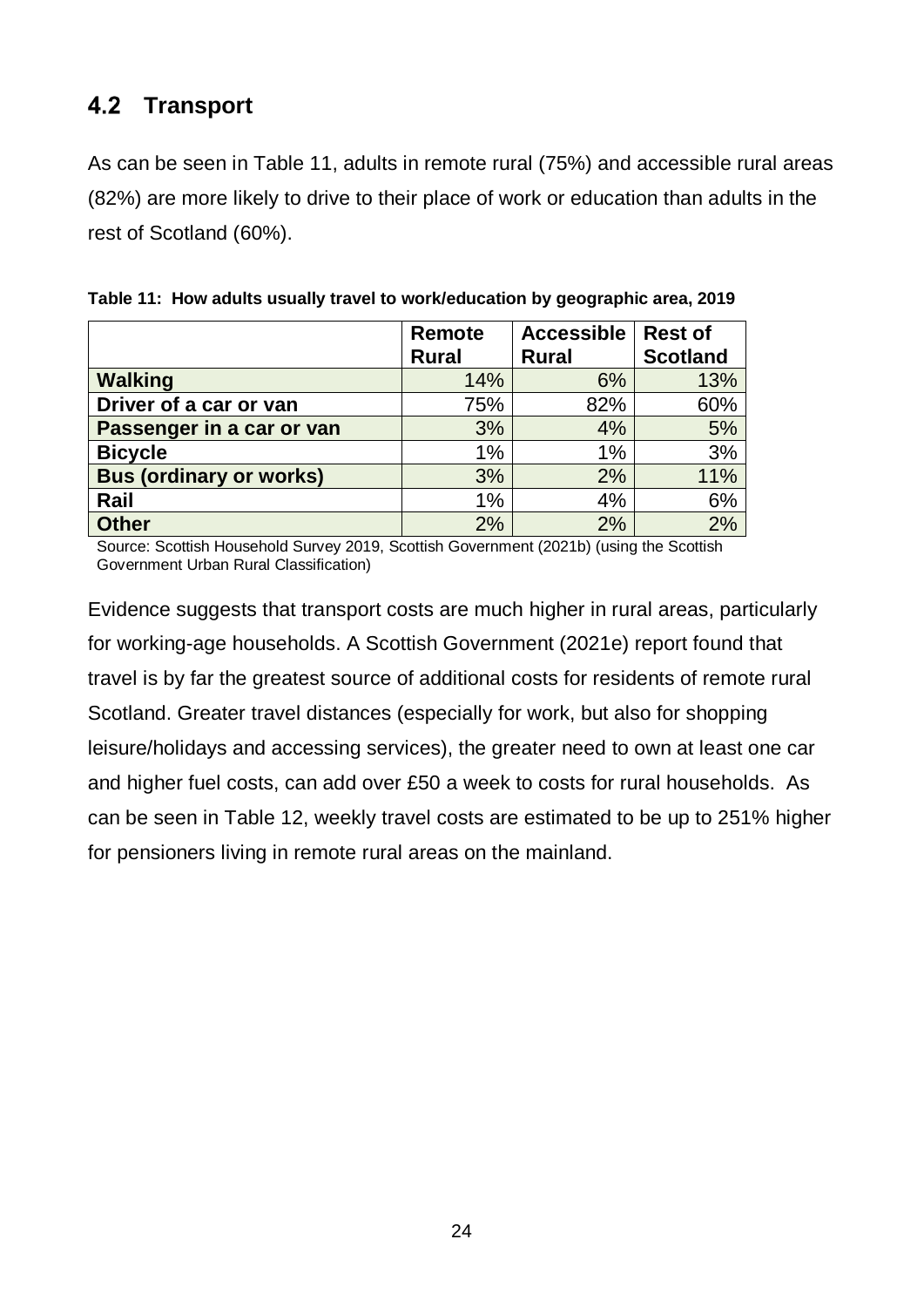<span id="page-24-0"></span>

| Table 12: Weekly travel costs in different MIS budgets, 2021 |  |  |
|--------------------------------------------------------------|--|--|
|                                                              |  |  |

|                              | <b>Urban</b><br><b>UK</b> | Remote<br>rural<br>mainlan<br>d | $\frac{0}{0}$<br>differenc<br>e to<br>urban<br><b>UK</b> | <b>Island</b> | $\frac{0}{0}$<br>differenc<br>e to<br>urban<br><b>UK</b> |
|------------------------------|---------------------------|---------------------------------|----------------------------------------------------------|---------------|----------------------------------------------------------|
| Couple $+2$                  | £102.10                   | £157.01                         | 54%                                                      | £130.52       | 28%                                                      |
| <b>Working age</b><br>single | £43.30                    | £74.73                          | 73%                                                      | £60.78        | 40%                                                      |
| <b>Working age</b><br>couple | £86.65                    | £144.78                         | 67%                                                      | £117.34       | 35%                                                      |
| <b>Pensioner single</b>      | £15.42                    | £54.10                          | 251%                                                     | £43.89        | 185%                                                     |
| <b>Pensioner couple</b>      | £19.16                    | £53.84                          | 181%                                                     | £44.44        | 132%                                                     |

Source: The cost of remoteness. Additional minimum living costs in remote rural Scotland, Scottish Government (2021e) (using the Scottish Government Urban Rural Classification)

As can be seen in Figure 6, residents in rural Scotland are more likely than those in the rest of Scotland to spend over £100 per month on fuel for their cars. The proportion of those spending more than £100 per month on fuel for their cars is highest in accessible rural areas at 55%. The proportion is 47% in remote rural areas. In the rest of Scotland this falls to 39%. A higher level of expenditure on fuel for cars is likely to be, in part, due to longer driving distances to key services, as well as the distance travelled to work.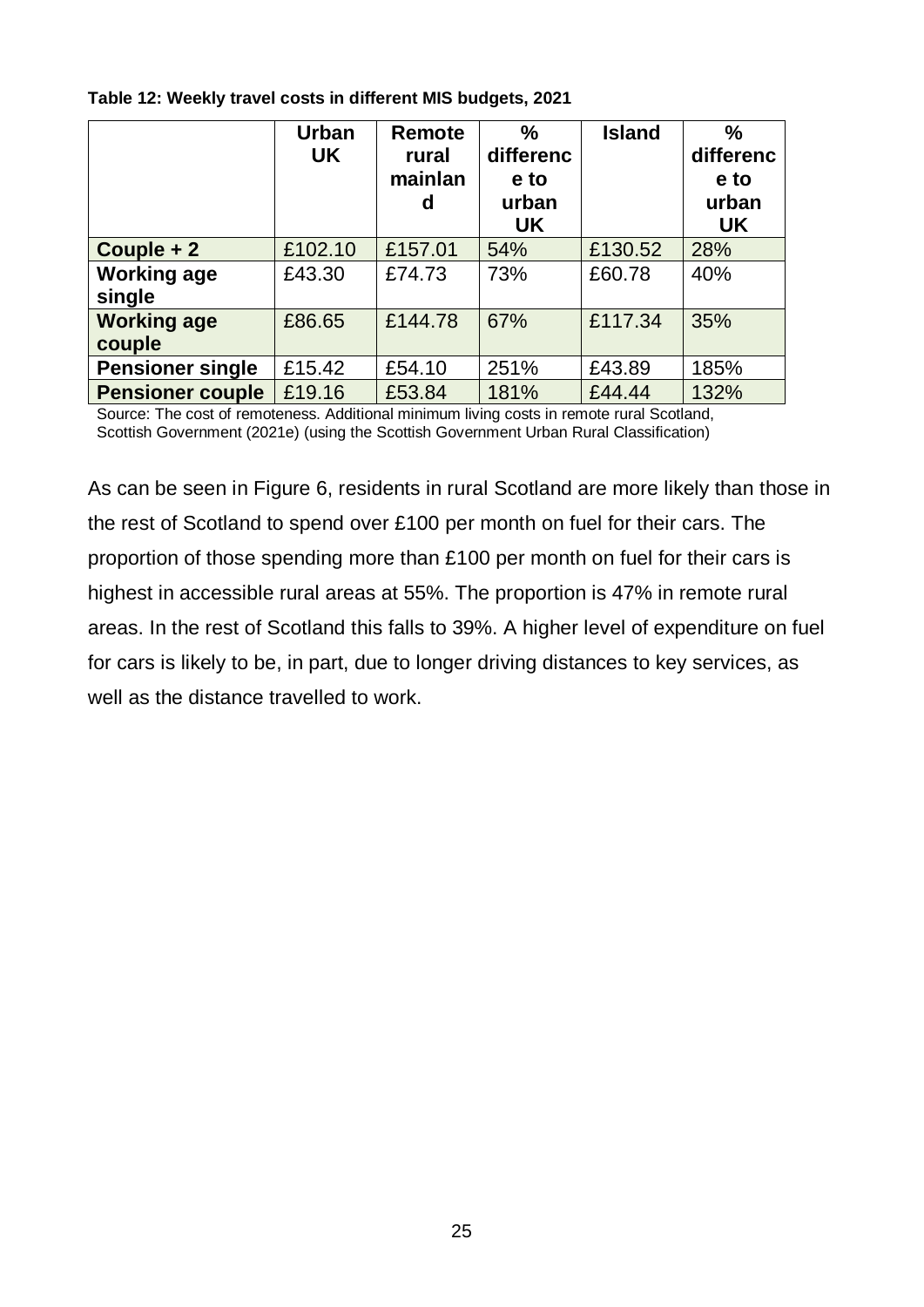<span id="page-25-0"></span>**Figure 6: Total expenditure on fuel for cars per month by geographic area, 2019**



**More people in rural Scotland spend over £100 per month on fuel for their cars**

Source: Scottish Household Survey 2019, Scottish Government (2021b) (using the Scottish Government Urban Rural Classification)

Research suggests that people living in rural areas also pay higher bus fares than people living in urban areas (Citizens Advice Scotland, 2016). As can be seen in Figure 7, the median return bus fare paid to access essential services is largely higher in accessible rural and remote rural areas. The median return bus fares to colleges, jobcentres and hospitals are especially higher in remote rural areas.

This poses a number of challenges for rural residents who rely on public transport. Travel to Jobcentres, for example, is necessary for many people receiving certain social security payments. Regular meetings with work coaches are an essential requirement in the Universal Credit system, for instance. Repeated trips could, thus, be costly for remote rural residents. Similarly, access to hospital-based health and social care may be restricted for those relying on public transport. Indeed, the report notes that the infrequency of rural bus services may require rural residents to use more expensive forms of public transport, such as taxis, or restrict their availability for in-person medical appointments to times when public transport is running.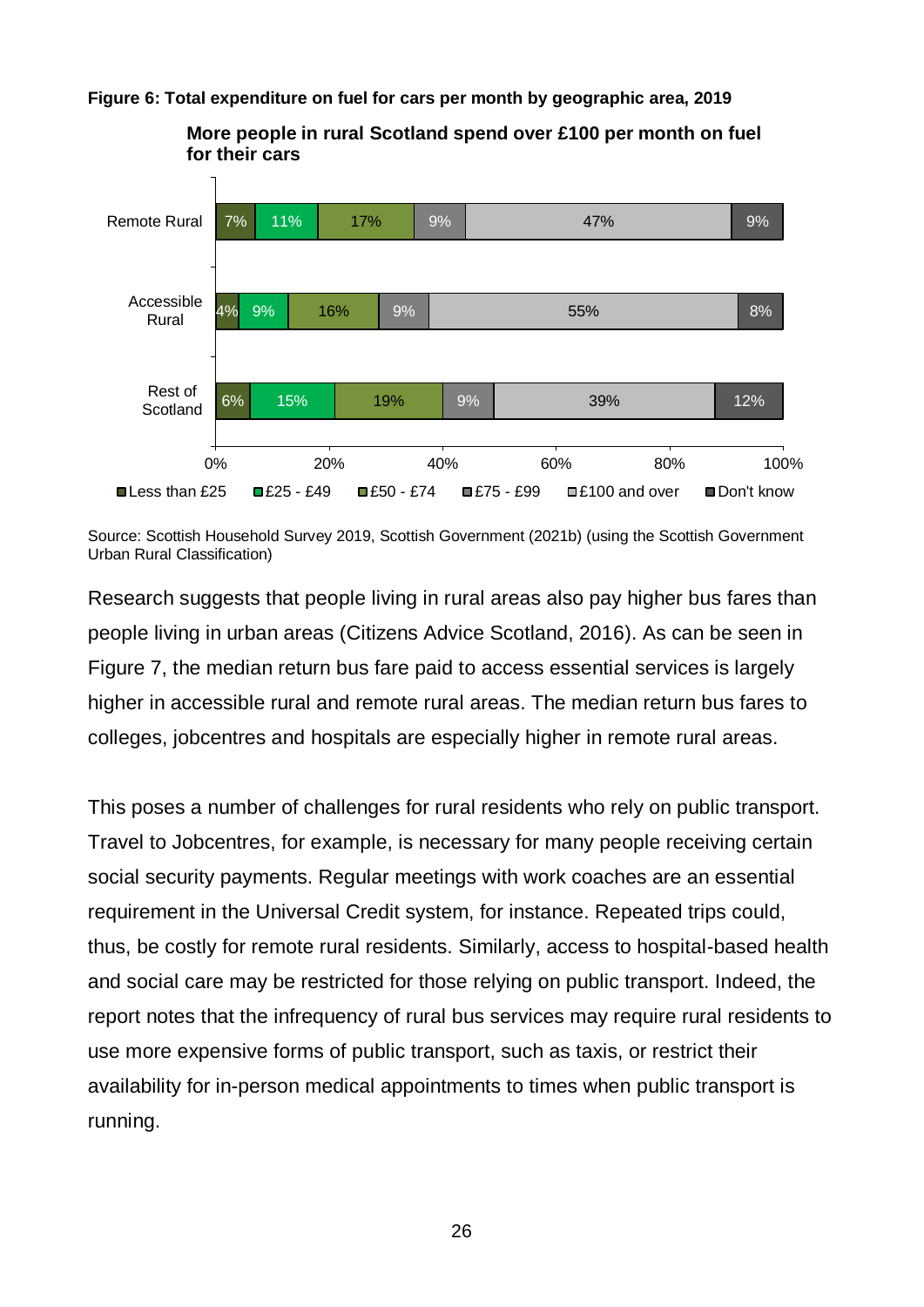

#### <span id="page-26-1"></span>**Figure 7: Median return bus fare to essential services**

Source: Citizens Advice Scotland (2016)

The cost of transport is also a particular issue in the islands. Research by the Scottish Government (2021c) found that less than half of island residents agree that local bus and ferry fares are good value. Additionally, less than one in five residents feel that the flights to and from the mainland are good value for money.

#### <span id="page-26-0"></span> $4.3$ **Housing**

Data suggests that housing in rural Scotland is more expensive than the housing in urban areas. Indeed, the average (mean) residential property price was £198,908 in remote rural areas (up by 6% since 2019) and £228,556 in accessible rural areas (up by 9% since 2019), compared to £171,362 in the rest of Scotland (up by 4% since 2019) (Scottish Government, 2021b). This does not necessarily indicate that housing is unaffordable. Rather, household incomes may be substantial enough to cover higher housing costs. However, in the islands, for example, only a third of residents agree that there is affordable housing locally (Scottish Government, 2021c).

Similarly, according to a recent report - 'Rural Lives- Understanding financial hardship and vulnerability in rural areas' (Shucksmith et al. 2021) - a lack of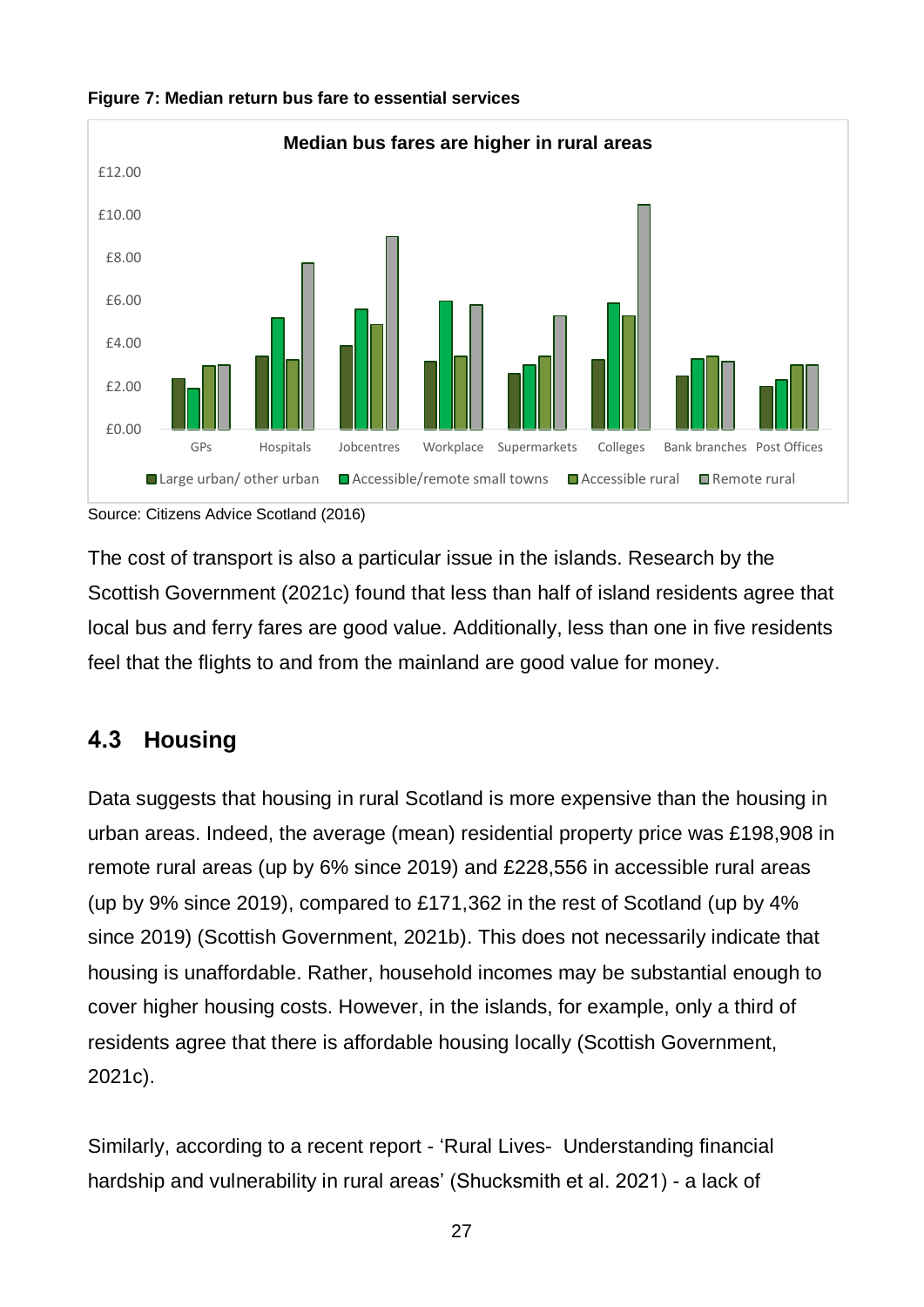affordable housing in rural areas has meant that it remains difficult for financially vulnerable groups to access suitable housing in rural areas. The report argues that rural residential housing stock is often not appropriate for the needs of young people and single person households, and there are issues with the quality of private rented accommodation.

**A higher proportion of households in rural Scotland are owner-**



### <span id="page-27-0"></span>**Figure 8: Housing tenure by geographic area, 2019**

**occupied**

Source: Scottish Household Survey 2019, Scottish Government (2021b) (using the Scottish Government Urban Rural Classification)

As can be seen in Figure 8, a higher proportion of households in rural Scotland are owner-occupied (70% of households in remote rural areas and 71% of households in accessible rural compared to 60% in the rest of Scotland). A smaller proportion of rural households rent from local authorities or housing associations (16% in remote rural areas and 15% in accessible rural areas, compared with 25% in the rest of Scotland). The rate of private renting is higher in the rest of Scotland at 14% compared to 11% in accessible rural areas and 12% in remote rural areas.

According to the Skerrat et al. (2014, 73), 'drivers for this can include a lack of social housing; a lack of availability of homes to rent, a high number of second homes/holiday lets…; planning challenges and a lack of available land.' They also argue that rental properties in rural areas are unaffordable and that available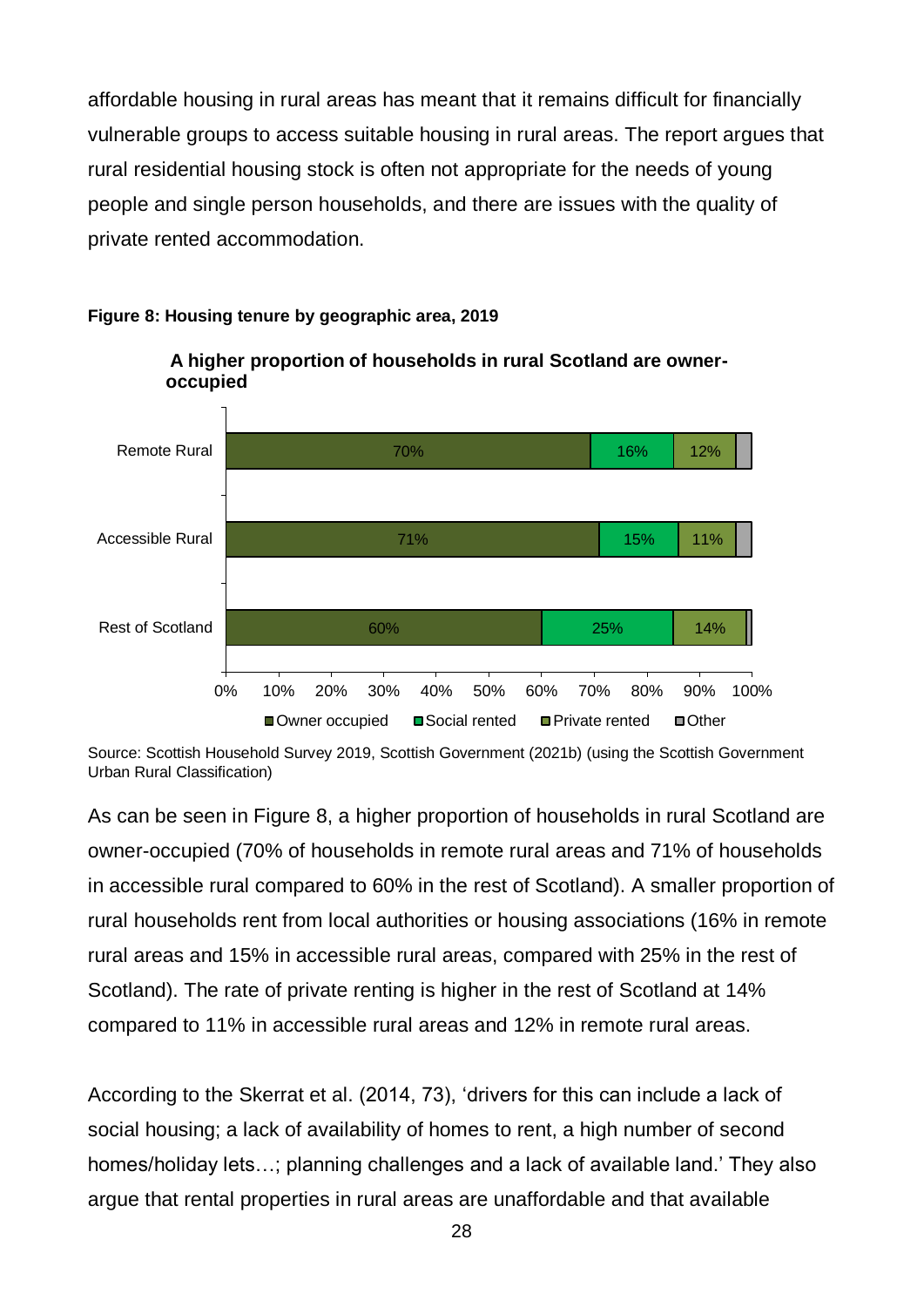properties may only offer seasonal and short term leases. They link this to tourism industries, second homes and the seasonal nature of agricultural employment. Indeed, remote rural areas had the highest proportions of second homes, with 6.3% of dwellings being used as second homes (National Records of Scotland, 2020). This goes some way to explain why 71% of island residents agree that there is a high proportion of local holiday lets and second homes (Scottish Government, 2021c).

The condition of rural housing stock also contributes to the cost of living in rural Scotland, as is discussed in 4.4.

## <span id="page-28-0"></span>**Household fuel bills**

The Scottish Government (2020e) states that households should be able to afford the heating and electricity needed for a decent quality of life. A household is in fuel poverty if in order to maintain a satisfactory heating regime, total fuel costs necessary for the home are more than 10% of the household's adjusted (i.e. after housing costs) net income; and if, after deducting those fuel costs, benefits received for a care need or disability and childcare costs, the household's remaining adjusted net income is insufficient to maintain an acceptable standard of living.

Extreme fuel poverty follows the same definition except that a household would have to spend more than 20% of its remaining income to pay for its energy needs.

Figure 9 shows that around a third of households in remote rural areas are classed as 'extreme fuel poor'. This compares to only 12% in accessible rural areas and 11% in of Scotland. Between 2018 and 2019, rates of fuel poverty increased in remote rural areas (from 33% to 43%), increasing the gap when comparing overall urban (24%) to overall rural areas (29%). Similarly, levels of extreme fuel poverty increased in remote rural areas (from 23% to 33%), meaning that extreme fuel poverty rates in rural areas (19%) were higher than in urban areas (11%).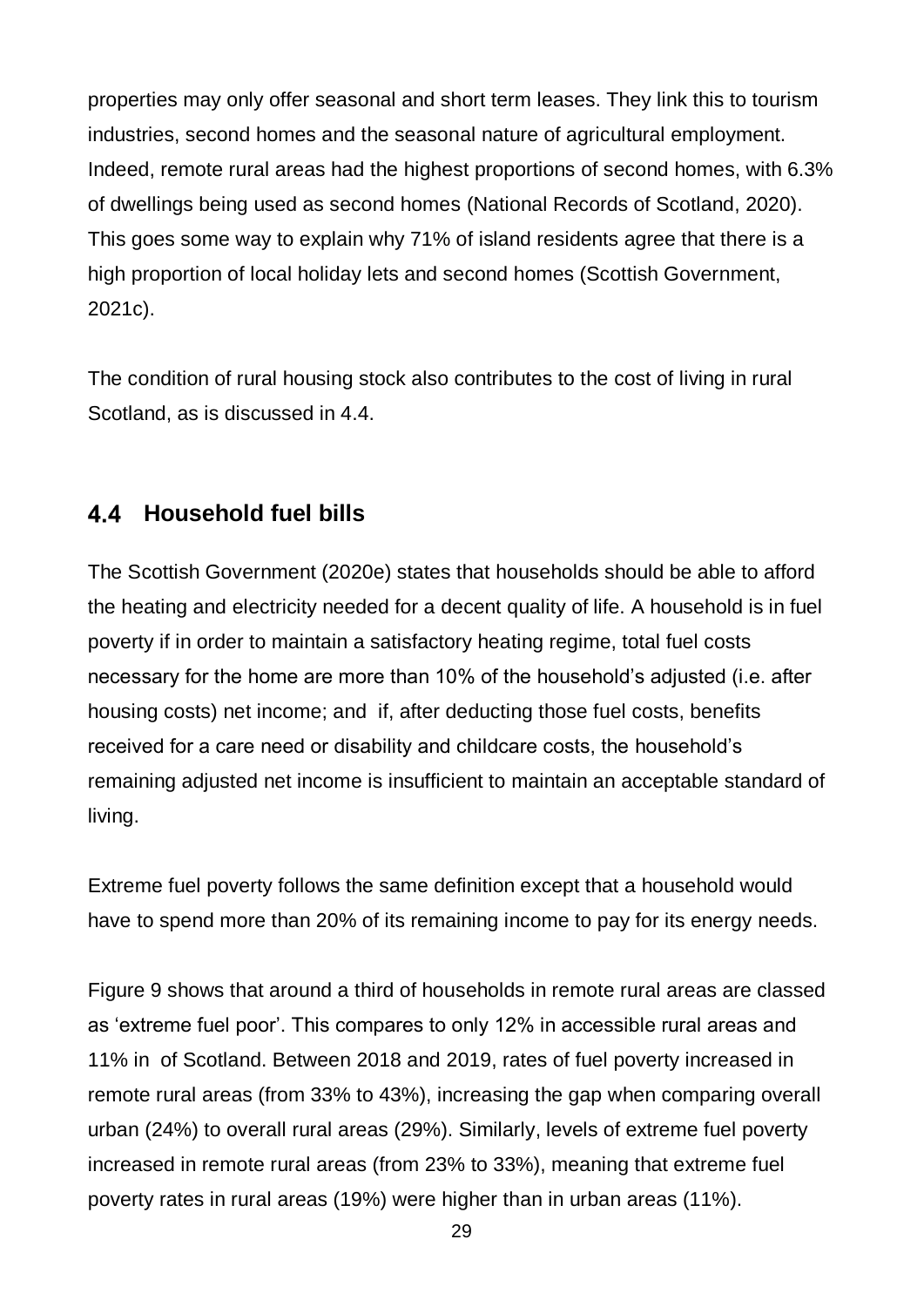Research in Scotland's (2021c) islands showed that 73% of islanders agreed that their heating bills have increased in the past year, with 13% stating that they could not afford to keep their home warm in the past year. Over a third of island residents also stated that their home sometimes feels uncomfortably cold in the winter, with 8% having had to choose between keeping their home warm and buying food or essential for themselves and their family.



**A third of households in remote rural areas are classed as extreme fuel poor**

<span id="page-29-0"></span>**Figure 9: Fuel poverty in 2019 by rural/urban classification**

Source: Scottish House Condition Survey 2019, Scottish Government (2021c) (using the Scottish Government Urban Rural Classification)

According to the 2019 Scottish House Condition Survey (Scottish Government, 2020c), rural households are at risk of fuel poverty for a number of reasons:

• 65% of rural dwellings are not within the coverage of the gas grid. They are, thus, dependent on alternative fuel types, such as electric storage heating and oil-powered heating, that are substantially more expensive. Consequently, the rates of extreme fuel poverty for households outwith the coverage of the gas network (19%) are higher than for households within coverage of the gas network (11%).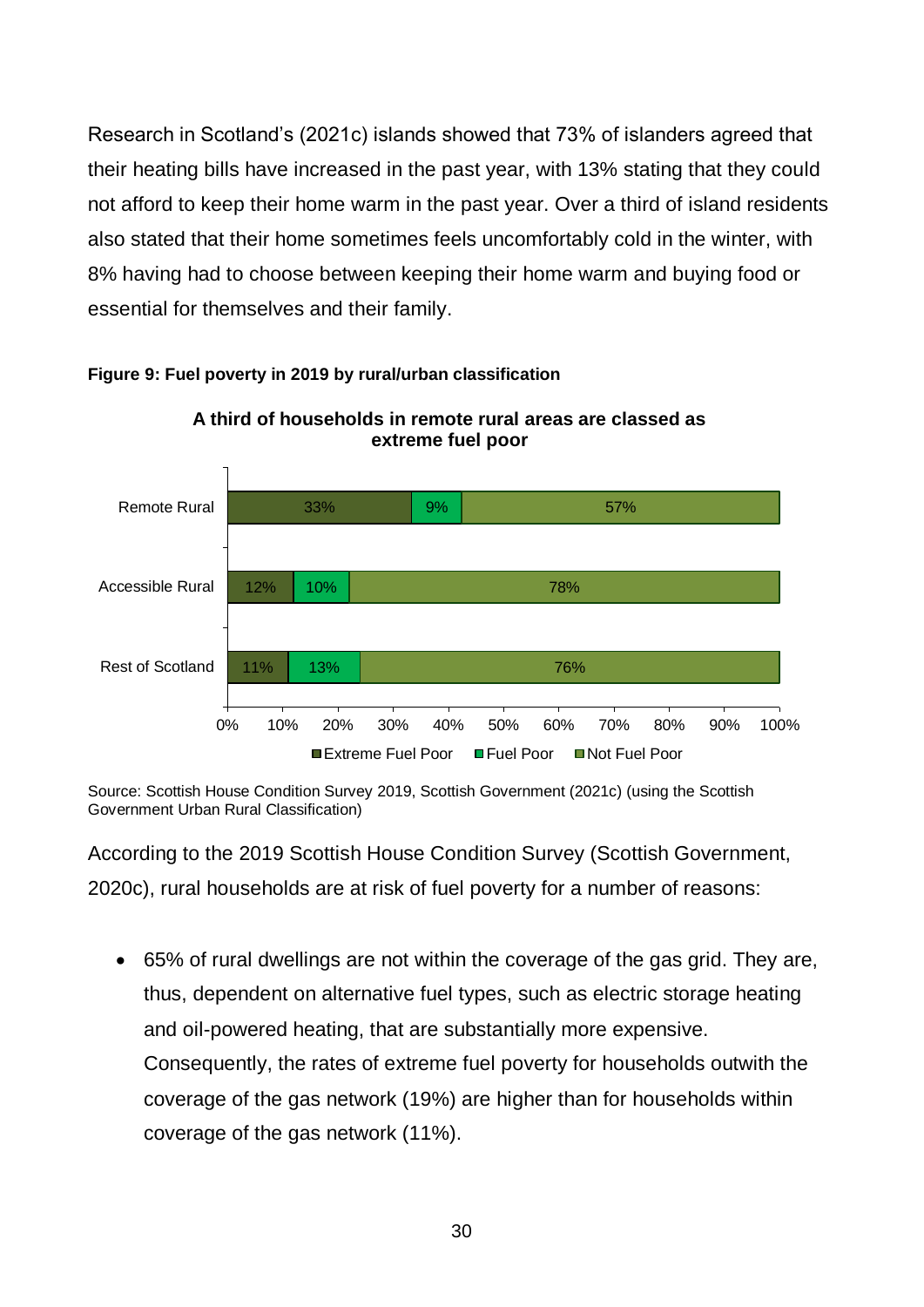- There are higher rates of electricity and oil as primary heating fuel in rural locations, 20% and 28%, respectively, compared to urban locations where electricity is used in 9% and oil in less than 1% of dwellings.
- Properties heated by mains gas have, on average, higher energy efficiency ratings, with dwellings heated by other fuels (including electric and oil) having, on average, considerably lower ratings.
- As dwelling characteristics associated with lower energy efficiency are disproportionately represented in rural areas, the average energy efficiency profile of rural properties is lower than that for urban.
- Rural dwellings are, on average, 31% larger than urban dwellings. They, thus, require greater heat inputs and cost more to heat.

Although fuel poverty is linked to low income, it is not to be confused with income poverty. The Scottish House Condition Survey (Scottish Government, 2020c) shows almost three-quarters of fuel poor households would be considered poor in terms of their income (73% or 448,000) while the other quarter have incomes above the relative poverty threshold (27% or 165,000 households) in 2019. Those who are not income poor but experience fuel poverty have a higher likelihood of living in low energy efficiency properties, using electricity for heating, and living in rural areas compared to fuel poor and income poor households and Scotland overall. As can be seen in Figure 10, 29% of fuel not income poor households are in rural areas.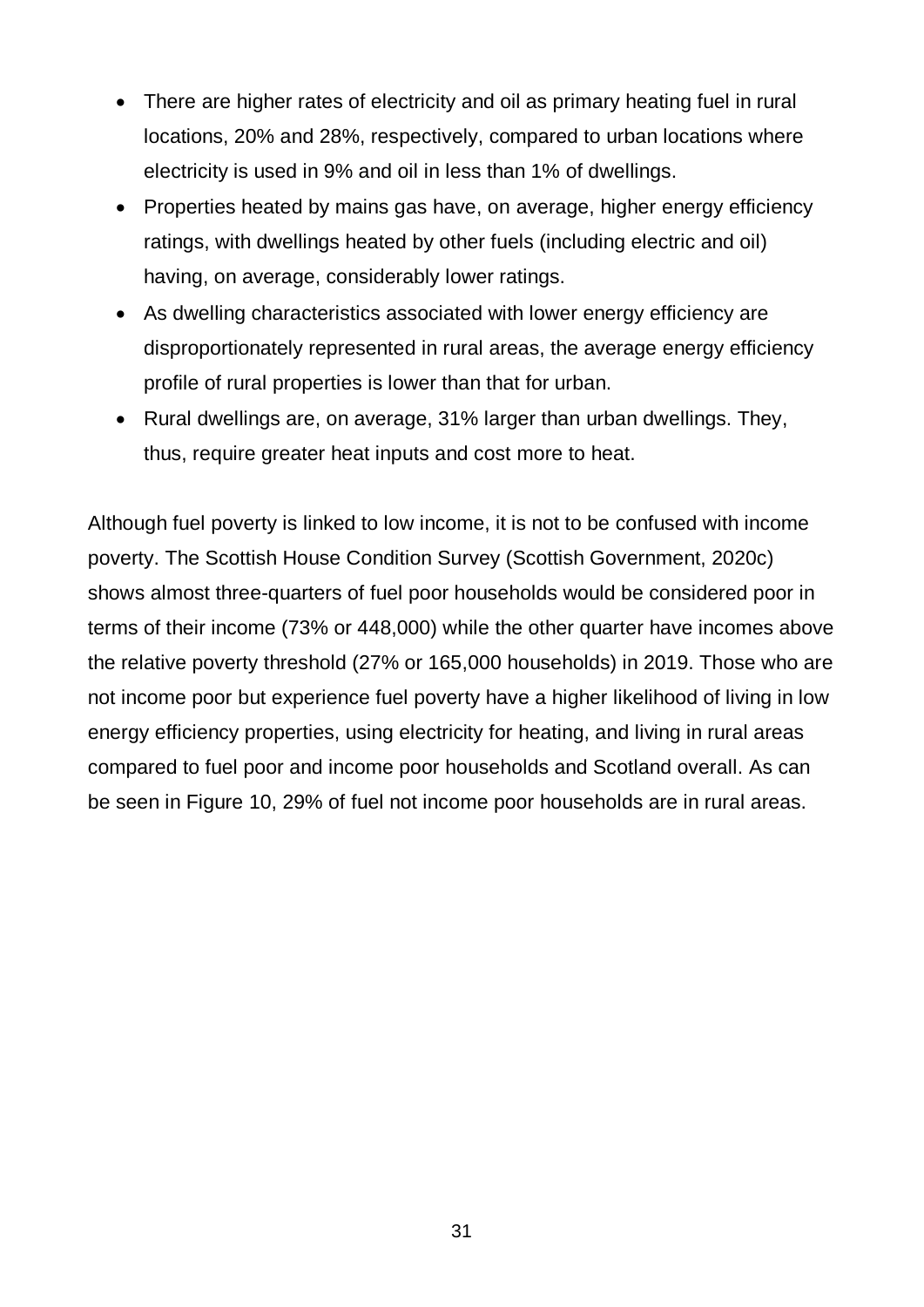

### <span id="page-31-0"></span>**Figure 10: Households by Fuel Poverty and Income Poverty Status, 2019**

Source: Scottish House Condition Survey 2019, Scottish Government (2020c) (using the Scottish Government Urban Rural Classification)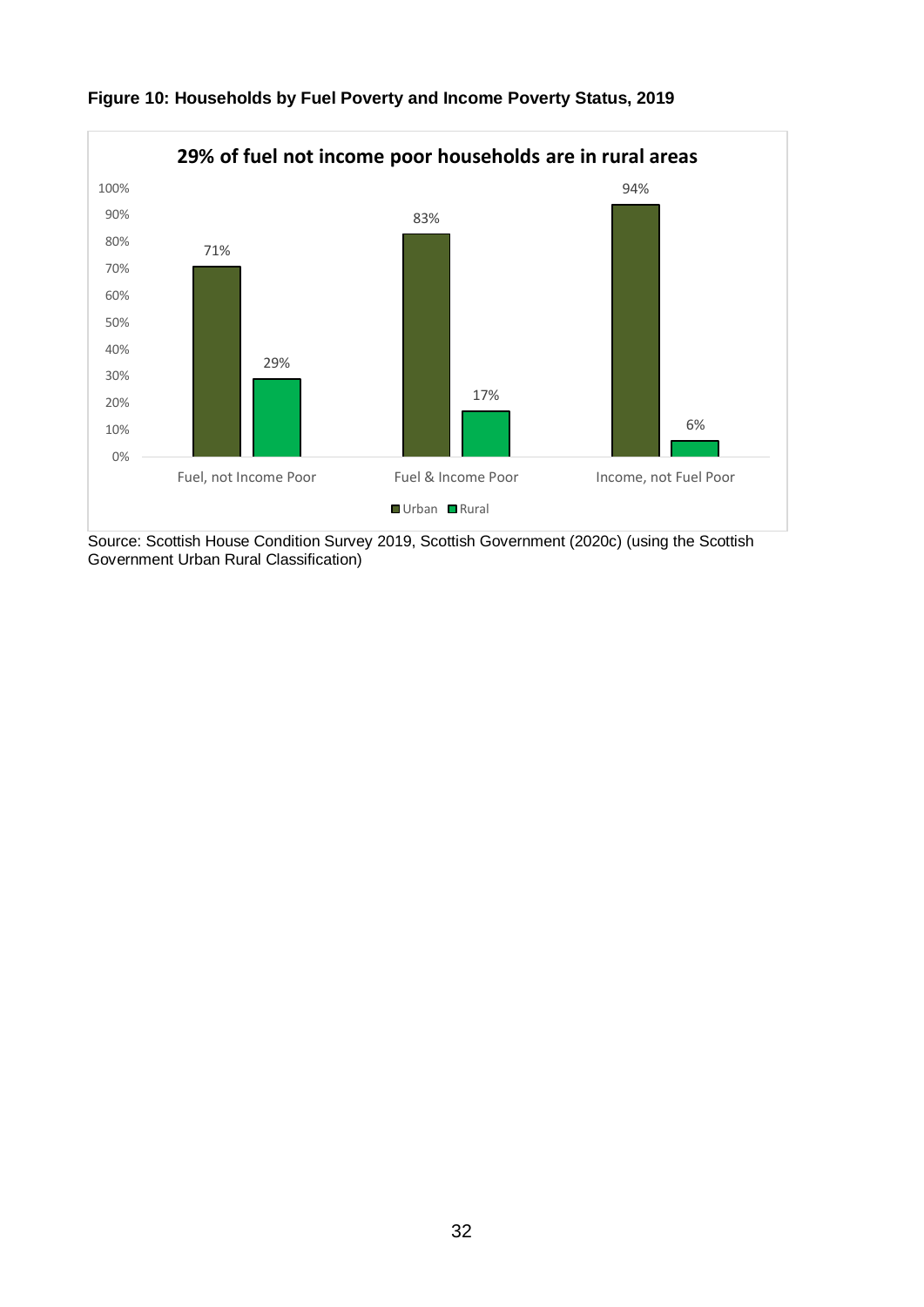# <span id="page-32-0"></span>**5. Conclusion**

Income and area deprivation measures suggest that there are lower levels of poverty and areas of deprivation in rural Scotland. Rural Scotland has higher rates of employment and economic activity, with accessible rural areas having the highest hourly and annual pay. Although remote rural areas have the lowest rates of pay, this tells us very little about household resources overall.

These indicators of poverty have been criticised for failing to take into account the dispersed nature of rural poverty and the cost of living in rural Scotland. Indeed, it is estimated that the cost of living is notably higher for rural residents than it is for their urban counterparts. Research suggests that rural residents are paying considerably more for food, clothing, household goods, transport and housing. Rates of fuel poverty are rising steadily in rural areas, with twice as many households experiencing fuel poverty in rural areas than in urban.

With poverty measures focusing on income and place, as opposed to outgoings, it is possible that rural poverty is not easily identifiable. Though rural households may have higher incomes and are likely situated in less deprived areas, there is compelling evidence that many rural households are at risk of poverty due to their high expenditure on fuel and travel.

To better understand the impact of the cost of living on rural poverty, it may be useful to conduct further research into the feasibility of applying a rural cost-of-living adjustment to the poverty threshold (currently 60% of the UK median income). Such an adjustment may present a more accurate picture of rural poverty.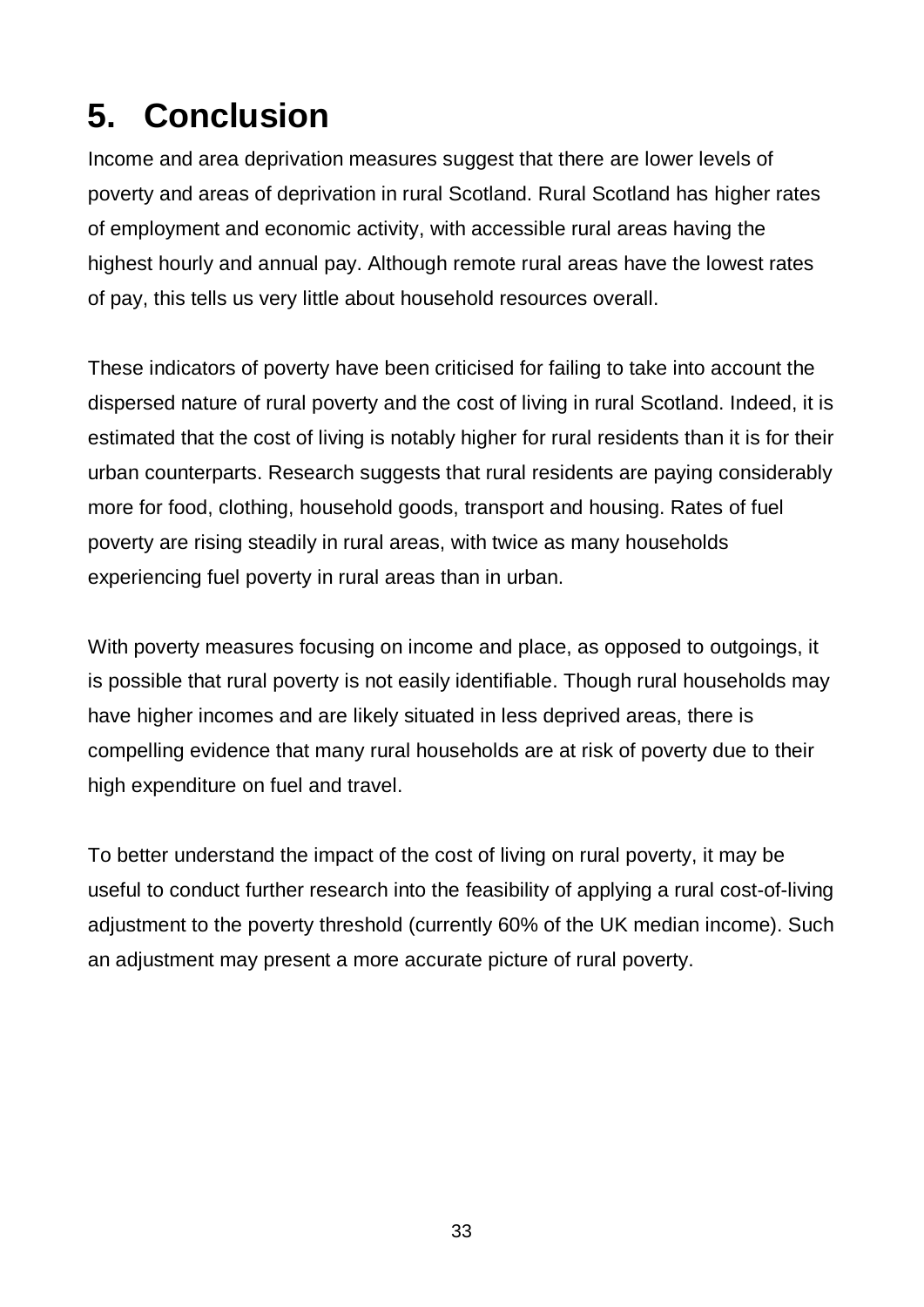# <span id="page-33-0"></span>**6. Bibliography**

Atterton, J., Meador, E., Markantoni, M., Thomson, S., and Jones, S. (2019). [The](https://sefari.scot/sites/default/files/documents/Gender_Pay_Gap_Rural_Scotland_Report.pdf)  [Gender Pay Gap in Rural Scotland.](https://sefari.scot/sites/default/files/documents/Gender_Pay_Gap_Rural_Scotland_Report.pdf) Last accessed 28 July 2021.

Bailey, N., Bramley, G., and Gannon, M. (2016). [Poverty and social exclusion in](https://www.poverty.ac.uk/sites/default/files/attachments/PSE-Report-Scotland-urban-rural-poverty-March-2016.pdf)  [urban and rural areas of Scotland.](https://www.poverty.ac.uk/sites/default/files/attachments/PSE-Report-Scotland-urban-rural-poverty-March-2016.pdf) Last accessed 28 July 2021.

Child Poverty Action Group. (2020). [Two in five UK children under the poverty line](https://cpag.org.uk/news-blogs/news-listings/two-five-uk-children-under-poverty-line-are-not-eligible-free-school-meals)  [are not eligible for free school meals.](https://cpag.org.uk/news-blogs/news-listings/two-five-uk-children-under-poverty-line-are-not-eligible-free-school-meals) Last accessed 20<sup>th</sup> July 2021.

Citizens Advice Scotland. (2016). [Round The Bend.](https://www.cas.org.uk/publications/round-bend) Last accessed 28 July 2021.

Citizens Advice Scotland. (2015). [The Postcode Penalty: The Distance Travelled.](https://www.cas.org.uk/publications/postcode-penalty-distance-travelled) Last accessed 28 July 2021.

National Records of Scotland. (2020). [Estimates of Households and Dwellings in](https://www.nrscotland.gov.uk/files/statistics/household-estimates/2019/house-est-19-publication.pdf)  [Scotland, 2019.](https://www.nrscotland.gov.uk/files/statistics/household-estimates/2019/house-est-19-publication.pdf) Last accessed 22 July 2021.

Scottish Government. (2021a). [Proportion of children in relative poverty after](https://data.gov.scot/poverty/download.html)  [housing costs by urban/rural classification, Scotland, 2017-20.](https://data.gov.scot/poverty/download.html) Last accessed 22 June 2021.

Scottish Government. (2021b). Rural Scotland Key Facts 2021. Available: [https://www.gov.scot/publications/rural-scotland-key-facts-2021.](https://www.gov.scot/publications/rural-scotland-key-facts-2021) Last accessed 28 June 2021.

Scottish Government. (2021c). [National Islands Plan Survey: final report.](https://www.gov.scot/publications/national-islands-plan-survey-final-report/pages/1/) Last accessed 21 July 2021.

Scottish Government. (2021d). [Pupil Census: supplementary statistics.](https://www.gov.scot/publications/pupil-census-supplementary-statistics/) Last accessed: 28 July 2021.

Scottish Government. (2021e). [The cost of remoteness -](https://www.gov.scot/publications/cost-remoteness-reflecting-higher-living-costs-remote-rural-scotland-measuring-fuel-poverty/) reflecting higher living [costs in remote rural Scotland when measuring fuel poverty: research report.](https://www.gov.scot/publications/cost-remoteness-reflecting-higher-living-costs-remote-rural-scotland-measuring-fuel-poverty/) Last accessed: 06 October 2021.

Scottish Government. (2020a). [Supplementary poverty tables -](https://www.gov.scot/publications/additional-poverty-statistics-2020/) Poverty and Income [Inequality in Scotland 2016-19.](https://www.gov.scot/publications/additional-poverty-statistics-2020/) Last accessed 21 June 2021.

Scottish Government. (2020b). [Scottish Index of Multiple Deprivation 2020.](https://www.gov.scot/collections/scottish-index-of-multiple-deprivation-2020) Last accessed 28 July 2021.

Scottish Government. (2020c). [Scottish house condition survey: 2019 key findings.](https://www.gov.scot/publications/scottish-house-condition-survey-2019-key-findings) Last accessed 13 July 2021.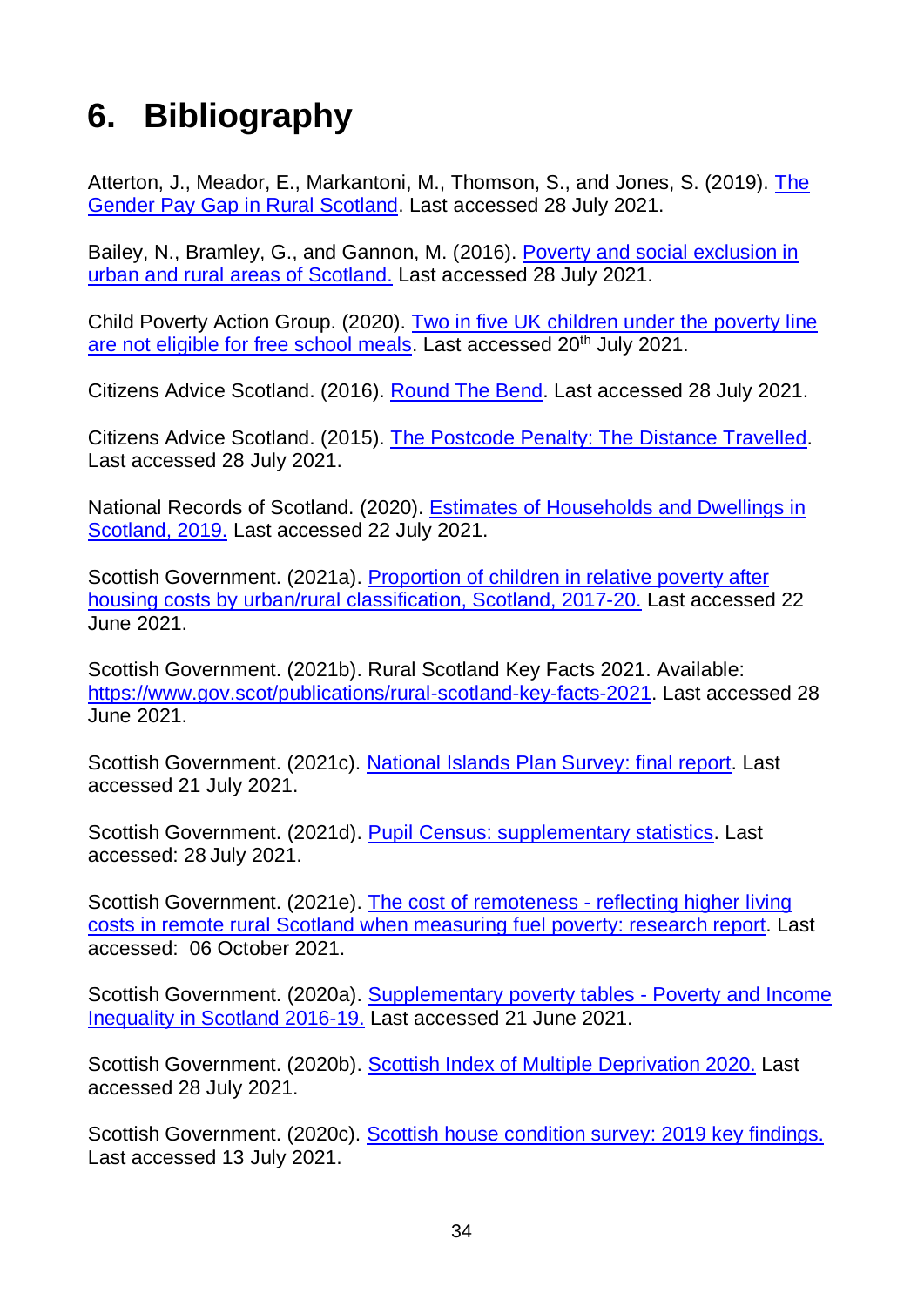Scottish Government. (2020d). [Postal delivery pricing: econometric analysis.](https://www.gov.scot/publications/economic-analysis-postal-delivery-pricing-scotland/pages/1/) Last accessed 21 July 2021.

Scottish Government. (2020e). [Lived experience of fuel poverty: research.](https://www.gov.scot/publications/research-lived-experience-fuel-poverty-scotland/pages/1/) Last accessed 22 July 2021.

Scottish Government. (2019a). [What do we know about In-Work Poverty? A](https://www.gov.scot/publications/working-poverty/)  [summary of the evidence.](https://www.gov.scot/publications/working-poverty/) Last accessed 22 July 2021.

Scottish Government. (2019b). [Children in families with limited resources across](https://www.gov.scot/publications/children-in-families-with-limited-resources)  Scotland - [Documents.](https://www.gov.scot/publications/children-in-families-with-limited-resources) Last accessed 28 July 2021.

Scottish Government. (2018). [Understanding the Scottish rural economy: research](https://www.gov.scot/publications/understanding-scottish-rural-economy)  [paper.](https://www.gov.scot/publications/understanding-scottish-rural-economy) Last accessed 13 July 2021.

Scottish Government. (2017). [Children in families with limited resources across](https://www.gov.scot/publications/children-families-limited-resources-scotland-2014-2016/pages/4/) [Scotland 2014-2016.](https://www.gov.scot/publications/children-families-limited-resources-scotland-2014-2016/pages/4/) Last accessed 28 July 2021.

Scottish Government. (2016). [Scottish Government Urban Rural Classification.](https://www2.gov.scot/Resource/0054/00542959.pdf) Last accessed 28 July 2021.

Shucksmith, M., Chapman, P., Glass, J., and Atterton, J. (2021). [Rural Lives.](https://www.rurallives.co.uk/rural-lives-final-report.html)  [Understanding financial hardship and vulnerability in rural lives.](https://www.rurallives.co.uk/rural-lives-final-report.html) Last accessed: 8 October 2021.

Skerrat, S., Atterton, J., Brodie, E., McCracken, D. (2014). [Rural Scotland in Focus](https://pure.sruc.ac.uk/en/publications/rural-scotland-in-focus-2014)  [2014.](https://pure.sruc.ac.uk/en/publications/rural-scotland-in-focus-2014) Last accessed: 8 October 2021.